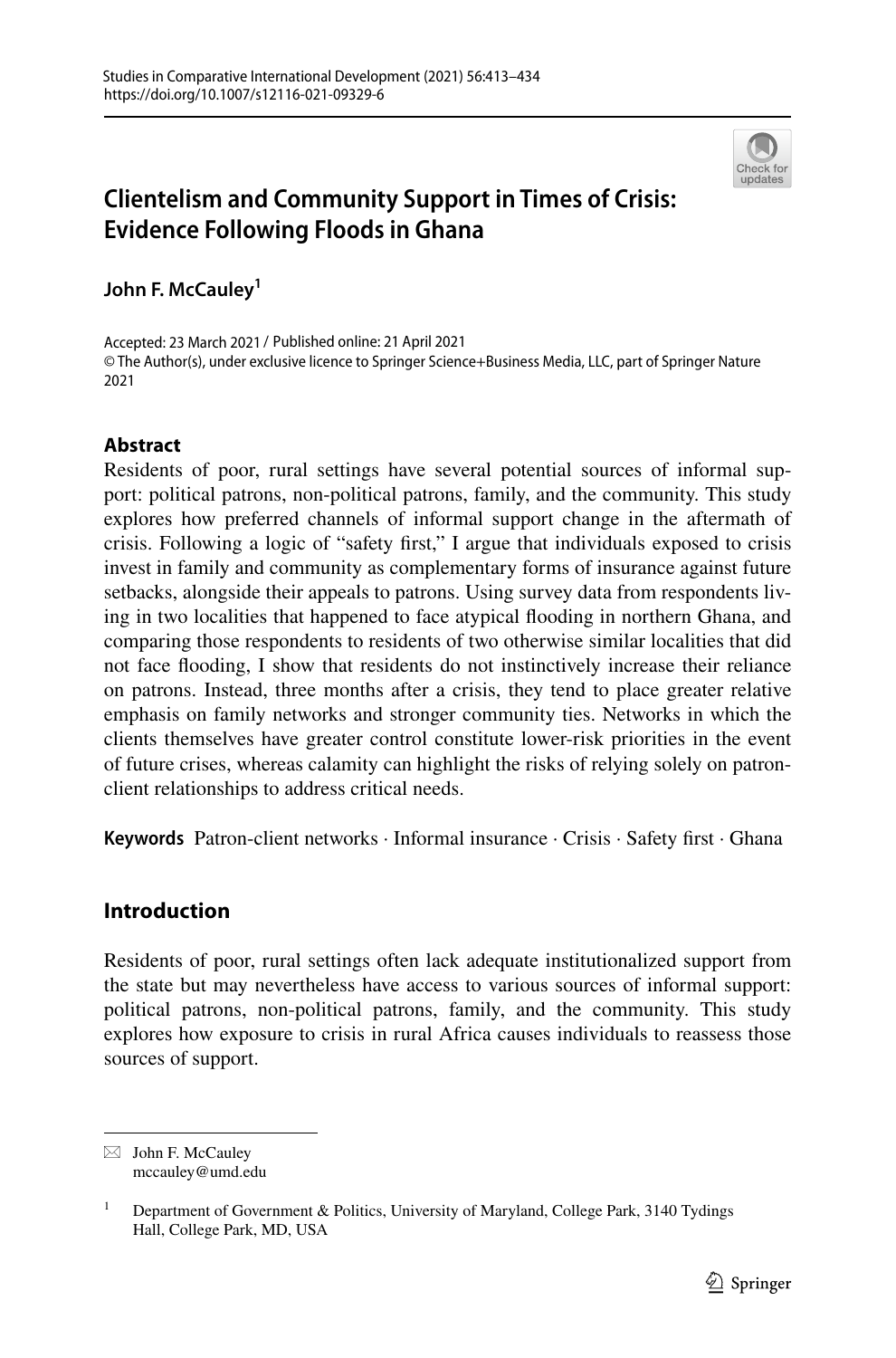One perspective places political patrons at the center of African life, suggesting that clients exposed to crisis should demand more of the "big men" to whom they have provided loyalty (Bayart [1993\)](#page-19-0). Similarly, non-political patrons, such as ethnic or religious group leaders, may be well placed to provide informal support to clients in need (Joseph [1987;](#page-20-0) McCauley [2013\)](#page-20-1).

An alternative perspective, developed in the 1970s but infrequently tested empirically, places greater priority on the "moral economy" in subsistence environments, in which kinship ties foster a collective responsibility to the group that protects members from pending risk and serves as a kind of insurance (Polanyi [1977;](#page-20-2) Scott [1976](#page-21-0)). According to this logic, subsistence leads rural dwellers to reprioritize their commitment to family and local community networks.

Often missing from both perspectives is attention to the calculations of clients and community members as their living conditions change, especially as a result of crisis. Studies focusing on patron-client networks have provided important insights regarding the electoral interests of patrons in contexts of persistently weak institutions (Kitschelt and Wilkinson [2007;](#page-20-3) Veenendaal and Corbett [2020\)](#page-21-1). Yet demand for patronage is often assumed to be fairly constant, so less attention is given to the fact that patron-client relationships might ebb and fow and that several other forms of insurance exist from the constituent's perspective. On the other hand, studies that propose a moral economy of the peasant run the risk of romanticizing subsistence living. They, too, often treat rural African life as insecure but relatively static, managed through reciprocal exchanges with neighbors. Increasingly, however, scholars recognize that shocks create new, less optimal equilibria for the poor (Mogues [2019;](#page-20-4) Sachs  $2006$ ), suggesting that communities facing crisis are likely to reassess their sources of informal insurance and support.

This paper argues that residents of poor communities have incentives to supplement their reliance on patrons with investment in other forms of insurance in the aftermath of crisis. Patrons constitute a clear source of much-needed resources in a post-crisis context, but their clients are also likely to recognize that patronage tends to be reserved for electoral contexts, that patrons may face reduced access to resources following crisis, and that the patronage those clients received to that point had been insufficient to prevent suffering. In short, community members in a post-crisis context may recognize patron-client relationships alone as insufficient to address the slate of prospective needs they face. Ties to family and community can provide additional, complementary support against future setbacks.

To evaluate post-crisis preferences regarding informal insurance, the study relies on original data collected following a naturally occurring crisis, a major fooding that afected northern Ghana in 2007. Consistent with an increasing number of more recent events attributable to climate change in Africa (see Baarsch et al. [2020\)](#page-19-1), unforeseen and atypical foods hit the region in late August and early September of that year: over 50 people died as a result of the food and its aftermath, and over 300,000 people in Ghana were left homeless (Samimi et al., [2012](#page-21-2)). Importantly, however, villages were not afected in a uniform manner. Some were devastated by the floods, while others escaped largely unaffected.

The research design capitalizes on this variation by comparing the priorities of individuals in villages that are otherwise very similar but which difer markedly in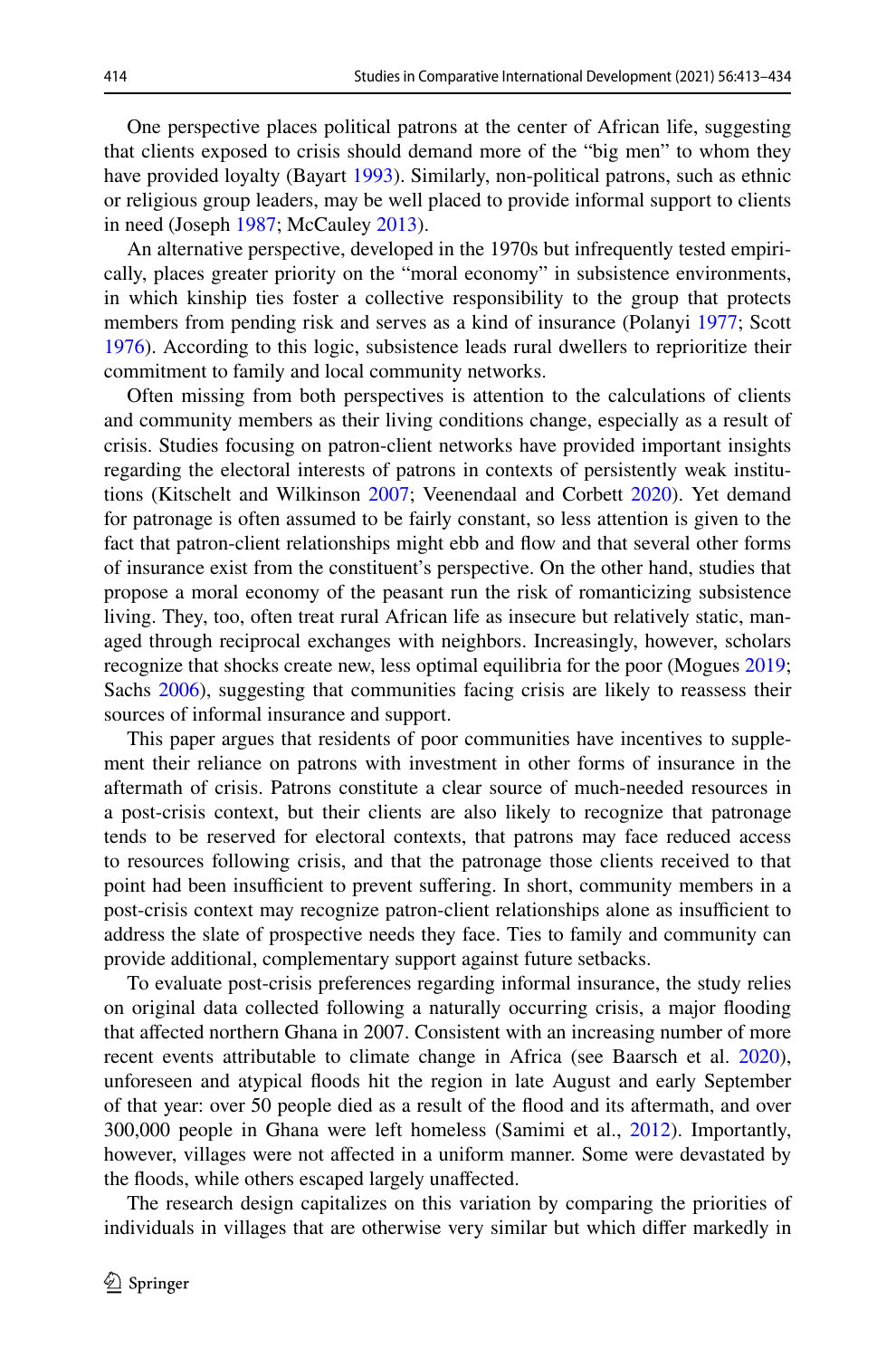terms of the unanticipated food damage they sufered. Absent pre-event data, one may exploit diferential event exposure as a source of subsequent preferences, conditional on the assumption of pre-event similarities in paired locations, and a careful accounting of potential diferences.

Using survey data from respondents across four locations in the Upper East region, the fndings suggest that, while big men remain important, northern Ghanaians who lived through disaster do not refexively rely more heavily on patrons to provide the prospective support they need. Instead, relative to their counterparts in stable settings, respondents in post-crisis settings place greater priority on the family and the broader community, forms of informal social insurance over which they can exert control and minimize risk.

Post-crisis studies are inevitably hampered by uncertainty in the local administrative context and limited access to research participants and data. For those reasons, the study aims primarily to introduce theoretical considerations that bring cultural and communal choices into a literature heavily reliant on patron-client exchange. It focuses on the impact of calamitous events that afect poor communities as units, in this case relying on the natural occurrence of foods in northern Ghana but applicable also to other crises that create a shared, adverse experience, such as earthquakes, terrorist attacks, or epidemics that undermine food supply.

The paper contributes to the political economy of development literature in several respects. First, theories building on community ties and a moral economy have rarely been tested empirically as a complement to patronage, perhaps precipitating their neglect in favor of theories that prioritize institutional or leadership factors. This study renews calls to treat informal social networks as a key aspect of the political economy of development. Empirically, the study exploits an exogenous shock consistent with treatments used in natural experimental studies (see, e.g., Healy and Malhotra [2010](#page-19-2); Patrick and Cormier [2020](#page-20-6)); it demonstrates the inferential leverage that can be gained by exploiting such events, provided appropriate controls are employed. Finally, as studies focus increasingly on the threats to resilience that climate shocks engender (see Adzawla et al. [2019\)](#page-18-0), this study provides important insights into how rural Africans change and adapt to unanticipated setbacks.

#### **Informal Support in the Aftermath of Crisis**

In the marketplace for sources of informal support, residents of communities with insufficient public goods provision have numerous options in which to invest. First, in the African context, the literature suggests that political patrons loom largest, providing private transfers to citizens in exchange for loyalty (Arriola [2009](#page-19-3); Bayart [1993](#page-19-0)). This is true not only at the national level but also in various forms of distribution to more local levels (see Green, [2010](#page-19-4)). Scholars note that successful patronclient relationships are underpinned by a channel that ensures ongoing exchange, such as political parties (Kitschelt and Wilkinson [2007](#page-20-3)), or more frequently in the African context, ethnic group networks (Hyden [2006;](#page-19-5) Ishiyama [2012\)](#page-19-6).

Political patrons conventionally seek loyalty in the form of electoral support (Hyden  $2006$ ). In exchange, they offer material benefits to constituents: big men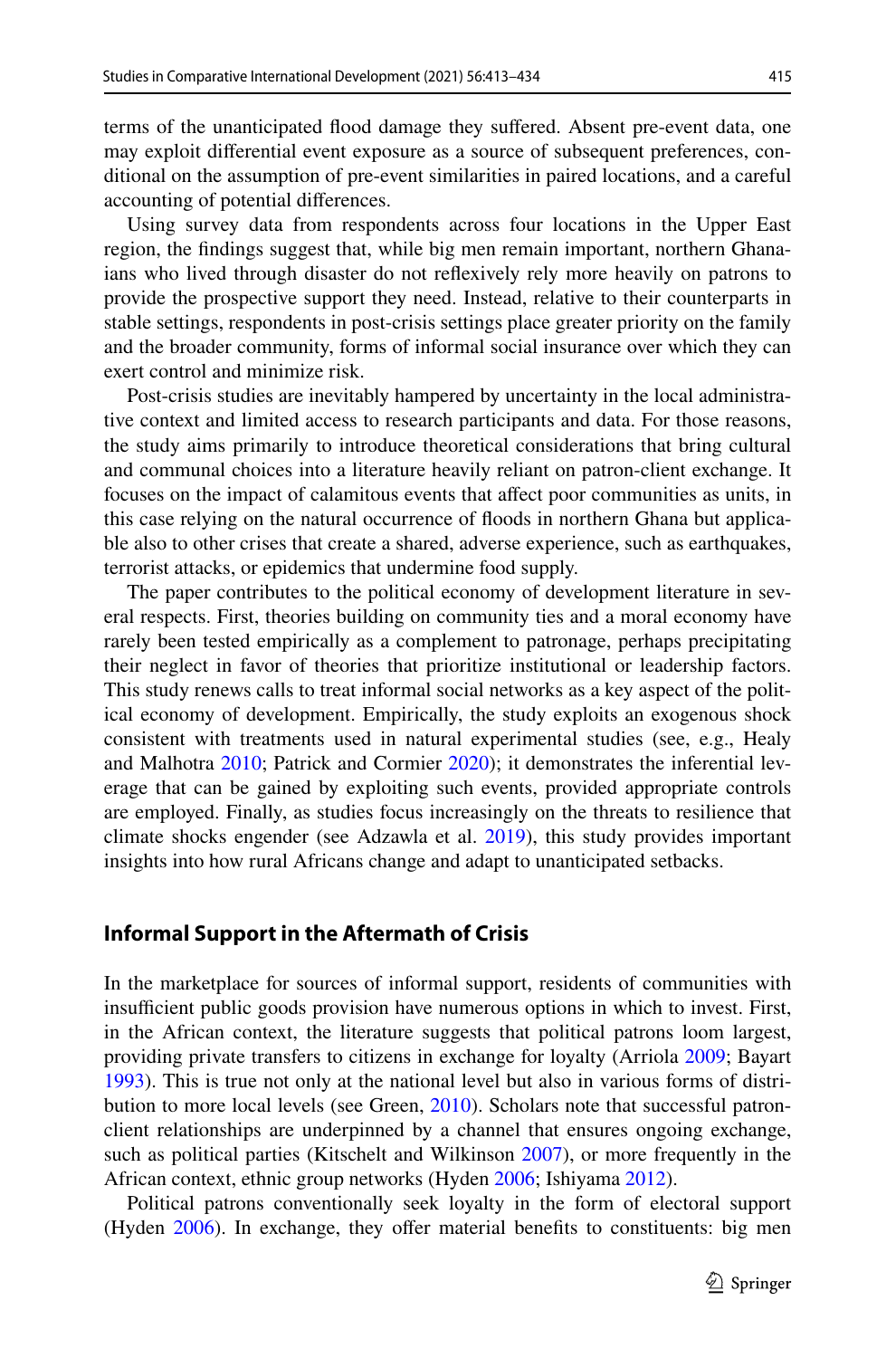may provide, through brokers, cash handouts in the lead up to elections (Kramon [2016](#page-20-7)), targeted club goods such as electricity or health clinics to supportive communities (Lindberg [2013](#page-20-8)), and access to lower-skilled jobs (Brierley [2021\)](#page-19-7). While ethnic ties typically create the channels for patron-client exchange in Africa, the goods that patrons provide are oftentimes not locally excludable, so even non-coethnic residents of favored localities may lend electoral support to the patron (Ichino and Nathan [2013](#page-19-8)). Conventionally, the exchange of resources for loyalty is facilitated by either party insiders (Carlson [2020](#page-19-9)) or traditional leaders (Baldwin [2013\)](#page-19-10).

Second, individuals in post-crisis settings may invest in relationships with other, non-political patrons, such as religious or ethnic group leaders. Those patrons facilitate the provision of resources from the state (Baldwin [2016\)](#page-19-11) and can also provide non-material benefts, such as the prospect of salvation or ethnic group status, which may be particularly valuable in a post-crisis setting (McCauley [2017\)](#page-20-9). Investing in relationships with traditional chiefs may ensure better public goods provisions from the state (Baldwin [2016](#page-19-11)), but in the absence of electoral incentives, some forms of non-political patron-client networks entail greater risk. For example, non-political patrons may simply withdraw from relationships with fewer consequences (Carney [1989](#page-19-12)), and clients typically expect some degree of tangible assistance even when patrons operate without the beneft of resources from the state (Hyden [2006\)](#page-19-5).

Third, residents of poor communities may invest in fellow community members as a source of informal insurance and support. Where the formal provision of public goods is uncertain, Ostrom ([1996\)](#page-20-10) argues that private, informal social insurance networks are essential. Other scholars note, furthermore, that the poor can be viewed as non-altruistic players in dynastic relationships who seek to avert risk (see Coate and Ravillion [2001](#page-19-13)). Ayifah et al. ([2020\)](#page-19-14), Fafchamps ([1992\)](#page-19-15), and others suggest that ostensibly cultural practices allow households and individuals to cope with risk through expectations of long-term reciprocity. Structured as a patron-client exchange, community networks may provide material essentials in times of need but also access to local information, status, and a sense of belonging (Block [2018](#page-19-16)). The incentive to offer loyalty to the community may thus operate according to psychological as well as strategic rationales. Importantly, if households interact repeatedly and are equally likely to sufer setbacks, community members would alternately play both roles in the patron-client exchange, helping neighbors as a means of insuring one's own protection from future catastrophe.

Finally, community members may seek protection against risk by investing in their own families. Like community networks, broader family networks may practice resources-for-loyalty reciprocity (Attanasio et al. [2015](#page-18-1)). In the nuclear family context, studies have shown that individuals in poor environments fnd the productive benefts of additional family members to outweigh the costs of feeding more mouths, so larger family sizes are common (Lanjouw and Ravillion [1995\)](#page-20-11). The mean desired number of children can thus reach as high as eight in some low-income countries, compared to approximately two in the USA (Banerjee and Dufo, [2007](#page-19-17)). Family size thus represents a source of long-term insurance over which the individual has a strong measure of control and which can be used to complement investments in various patron-client networks.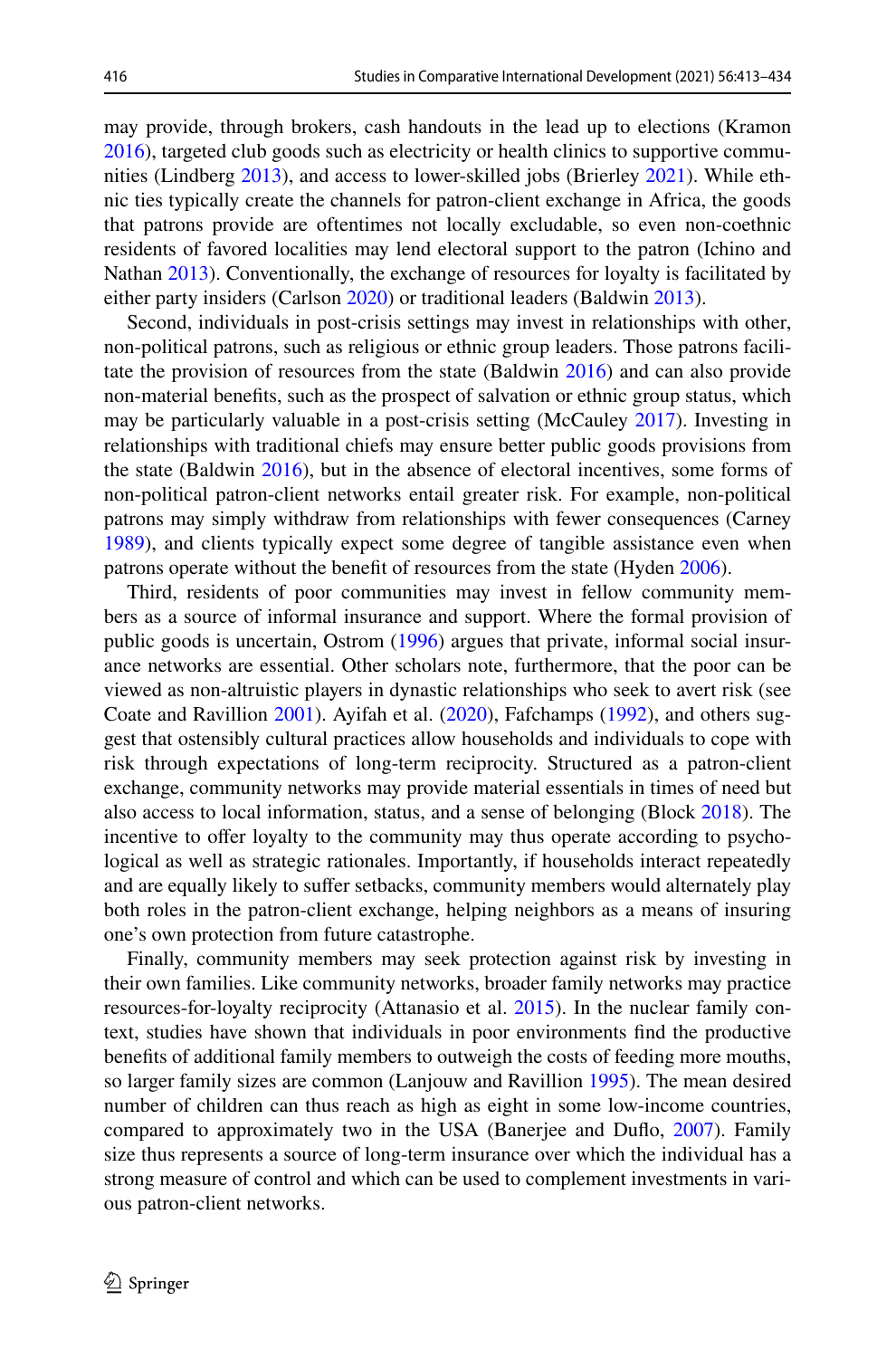Crises pose threats to each of these forms of informal support: patrons have less to give, and communities and kin often sufer collectively. Yet, the experience can alter the risks and rewards of investing in each, so community members may wish to reconsider their investments as they seek to avoid future calamities. Here, I outline several reasons why community members in post-crisis contexts may not refexively invest more heavily in patron-client relationships with big men. I then consider mechanisms that may encourage those community members to invest relatively more in their communities and families as alternative sources of informal insurance.

In a well-functioning patron-client context, unforeseen crises should be met with increased contributions of resources from the political patron to clients, on the logic that the emergency outlay will be compensated for commensurately with an increase in future loyalty. Studies describe several shortcomings in patron-client exchanges, however, that may be particularly pronounced following crises. First, patrons tend to enjoy disproportionate power in relationships with clients and often provide inadequate resource outlays even in normal times (Lawson and Greene [2014](#page-20-12); Scott [1972\)](#page-21-3). Further, unforeseen crisis can place a resource burden on governments that undermines the typical fow of patronage that political big men exploit (Levitsky and Way [2012](#page-20-13)).

Political patrons are also motivated by electoral incentives, which difer across political contexts and which may further discourage outlays of resources to clients following crisis. For example, political incumbents enjoy electoral advantages that may militate against providing private transfers following a crisis, relying instead on formal or programmatic channels to a greater degree than political challengers or newly elected officials might (Briggs  $2012$ ). The timing of elections also bears on the provision of patronage from political big men (Eifert et al. [2010;](#page-19-19) Pepinsky [2007](#page-20-14)): an exogenous crisis in the run-up to an election would likely evoke extensive outlays from patrons to clients, yet crises occurring outside of election cycles may not inspire the same urgency for political patrons to use the event to cultivate loyalty. Furthermore, crises can alter the priorities of local party executives who serve as brokers but also as key family and community members (Cruz et al. [2017\)](#page-19-20). Finally, the partisan tendencies of localities afected by crisis may afect the likelihood that political patrons extend additional patronage following a crisis (Luna [2019](#page-20-15)). For all these reasons, communities living through a crisis may be as likely to sour on political big men as to anticipate additional patronage. One may add that incumbent patrons in post-crisis contexts are subject to evaluation by clients who have sufered setbacks and who, fairly or not, may assign responsibility to their political leaders.

Crisis contexts might also underscore the limitations in relying too heavily on non-political patrons. Especially in the context of religious big men who often promise either salvation or health and prosperity in exchange for congregants' loyalty (McCauley [2014](#page-20-16)), the crisis itself may constitute evidence that the investment in a patron for non-material protection did not pay dividends, so to rely more heavily on those non-political patrons for future support would invite additional uncertainty.

The political economy of development literature tends to focus on those patronclient networks, conventionally with political big men as patrons, as the informal response to shortcomings in public goods provisions. Yet, those exposed to crisis may pursue other sources of informal support. James Scott's *Moral Economy of the*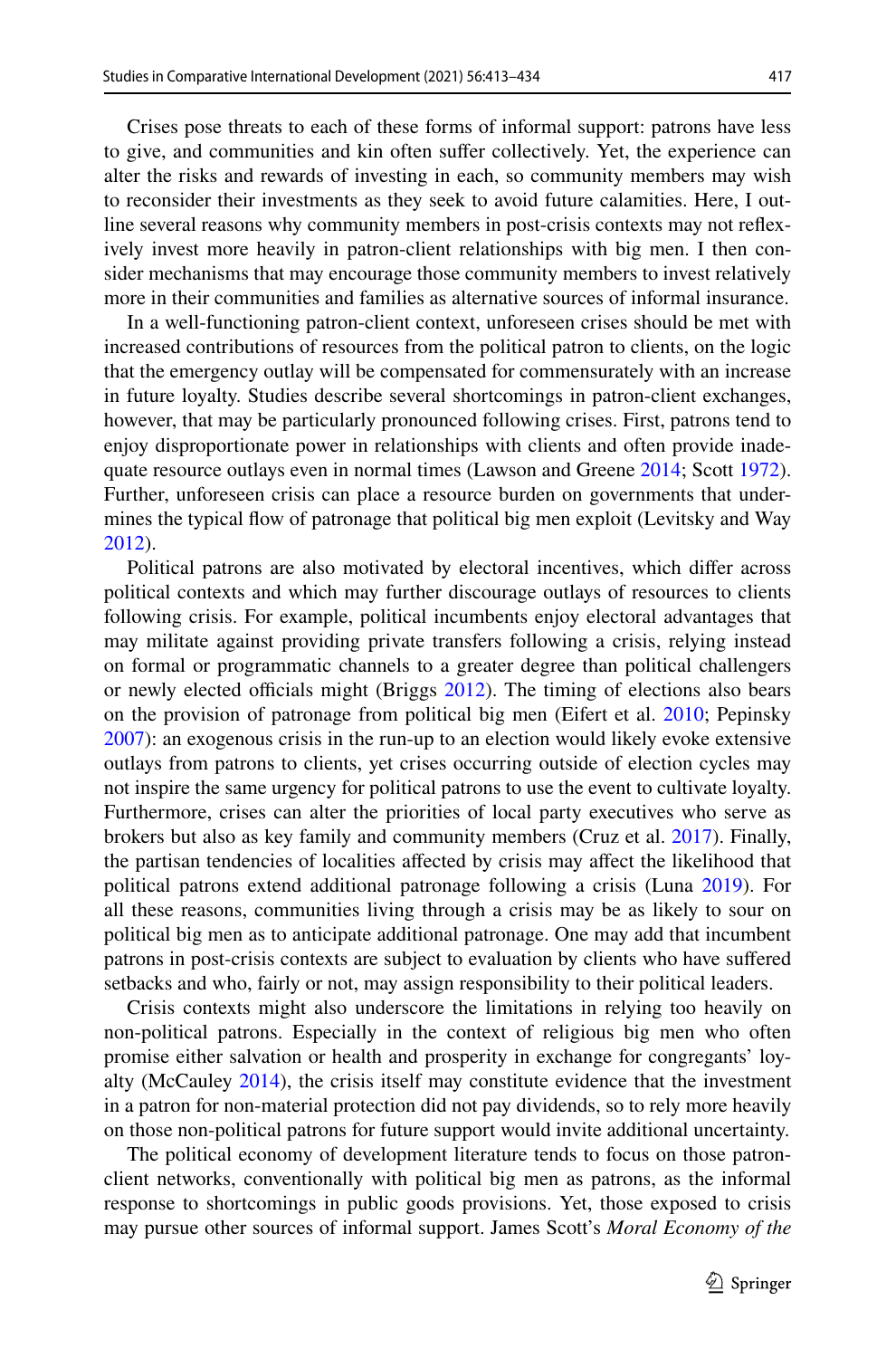*Peasant* [\(1976](#page-21-0)) proposes an alternative to the exclusive reliance on patrons; it suggests that rural subsistence farmers live in a fairly steady state of subsistence, which they manage so long as disasters are averted. Crises, however, mean "the diference between the normal penury of peasant life and a literally hand-to-mouth existence" (Scott [1976](#page-21-0): 17). To minimize the probability of livelihood crises, peasants adopt a strategy of "safety frst," in which they invest in long-term relationships that can serve as a backstop against disaster in times of real need. This may suggest stronger relationships with a patron, but it also prioritizes self-help tactics and family, kin, and community relationships. Many sub-Saharan Africans continue to live in the conditions described by Scott: despite important improvements, four out of 10 lack access to safe drinking water, 20% are chronically undernourished, and half have no access to electricity.<sup>[1](#page-5-0)</sup> In rural, subsistence settings, in which half of sub-Saharan Africans currently reside, choices may thus be embedded in a moral economy in which community members seek to minimize risk and to ensure that all members are accorded a right to livelihood security (Booth [1994\)](#page-19-21).

A safety-frst logic may encourage residents of post-crisis contexts to invest relatively more in their community network. By paying into a community-wide system, individuals can receive returns from all members of that community. Thus, in the aftermath of crisis when covariant risk is highest, the broad pool of informal insurers in a community reasonably suggests that some remain relatively better off and able to assist neighbors as others are hit hardest. Community members may also broaden their base of support, drawing kin from outside the immediate community into the village network or strengthening ties to those with non-agricultural sources of income, particularly in more urban settings where nuclear families tend to be smaller. As Rosenzweig  $(2018)$  $(2018)$  notes, even the better off in poor communities face dire setbacks when crisis strikes, but broader, diversifed networks help by providing multiple avenues for reciprocity.

Important non-material resources, such as comfort and hope, may also be available to residents in post-crisis contexts following investment in the community (Norris and Inglehart [2004](#page-20-18)). Beyond the strategic explanations, experience with shared crisis tends to engender a closeness among survivors that reinforces psychological and cultural bonds, as well (Kissileff and Lidji [2020](#page-20-19)), which may further elevate the importance of community in a post-confict context. Thus, even as covariant risks might undermine the material capacity of community members and kin to provide assistance, crisis survivors gain other prospective benefts from investing in those relationships.

Individuals can also beneft from investing relatively more in their own families following a crisis. Beyond calculations to simply replace crisis-related loss or anticipated loss in family members (while holding family priorities constant), additional investments in family can provide added long-term insurance over which the individual has a strong measure of control when contemplating protection against future shocks. For example, studies demonstrate that in families with more children,

<span id="page-5-0"></span><sup>&</sup>lt;sup>1</sup> For data on electrification, see <https://data.worldbank.org/indicator/EG.ELC.ACCS.ZS?locations=ZG>. For data on undernourishment, see [http://www.fao.org/news/story/en/item/1180443/icode/.](http://www.fao.org/news/story/en/item/1180443/icode/) For data on potable water sources, see [https://www.un.org/waterforlifedecade/africa.shtml.](https://www.un.org/waterforlifedecade/africa.shtml)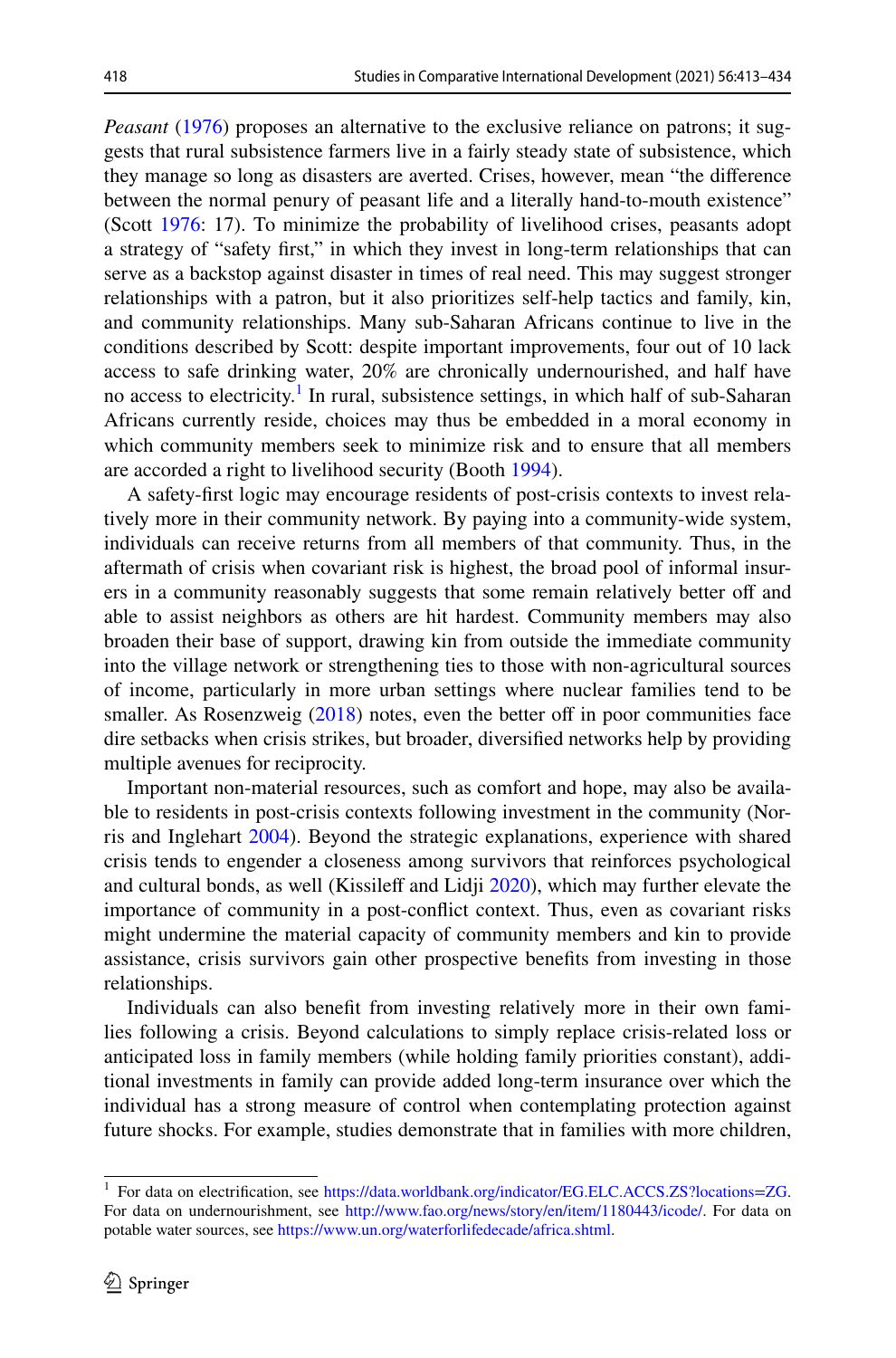members enjoy greater familial contact (Grundy and Read [2012\)](#page-19-22) and report lower rates of chronic pain (Jamison and Virts [1990](#page-20-20)). From a social-psychological perspective, Overstreet and Dempsey [\(1999](#page-20-21)) note that larger families can serve as a countermeasure to depression, even if they do not help to reduce post-traumatic stress following crises. Investing in family, particularly in terms of larger family sizes, may thus serve as both a prospective form of safety-frst protection and a source of psychological reassurance that big men are perhaps less likely to provide.

If community and family can serve as alternatives to big men, it is worth considering whether they might act as complements or substitutes in the aftermath of crisis. Evidence suggests that clients do move away from relationships with their patrons when resource provisions no longer merit allegiance: Sives ([2002\)](#page-21-4) shows that community members in 1990s-era Jamaica transferred their loyalty from political big men to drug dons, and Johnson [\(1983](#page-20-22)) argues that Lebanon's civil war in the 1970s caused conventional patron-client relationships to break down, replaced in part by social movements. Studies also suggest that positive shocks to public goods provision lead to declines in patron-client relationships (Bobonis et al. [2017\)](#page-19-23). Patrons nevertheless maintain their usefulness and relevance in a variety of ways. For example, even outside of electoral campaigns, political big men provide patronage to build esteem (Rizzo [2015\)](#page-20-23) and preserve legitimacy (Paller [2019\)](#page-20-24). Following crises, big men and their clients may engage in relational clientelism, using decla-rations of future support to insure against reneging (Nichter [2018\)](#page-20-25). It is thus likely that community members in post-crisis contexts look for informal insurance against future setbacks from whatever sources are available. Recognizing shortcomings in patronage relationships, they may nevertheless maintain those networks while diversifying to community and family resources. This would be in keeping with Scott's description of a safety-frst approach.

To summarize expectations, patron-client relationships are an integral component of African politics, but primarily in the context of elections and anticipated exchanges of resources for loyalty. Following crises, as individuals reevaluate their priorities and contemplate moving forward, a safety-frst logic suggests greater relative emphasis on family and community.

## **Empirical Strategy**

In recent years, as climate change has induced more extreme weather events especially in the tropics (Baarsch et al. [2020\)](#page-19-1), foods and famine have afected numerous countries in Africa, including Nigeria (Israel [2017](#page-20-26)), Somalia (Martin-Canavate et al. [2020](#page-20-27)), and elsewhere. In Ghana, heavy rains hit the northern part of the country between late August and early September 2007, with fooding reaching its peak in mid-September. Hardest hit was the Upper East region, in the northeast portion of the country.

The circumstances of this food created opportune conditions for studying the efects of exposure to crisis. First, the foods were by all accounts a once-in-a-generation occurrence in the region; according to reports, the region had not seen foods near this magnitude in over 40 years (see U.N. OCHA, [2007\)](#page-21-5). Second, the excessive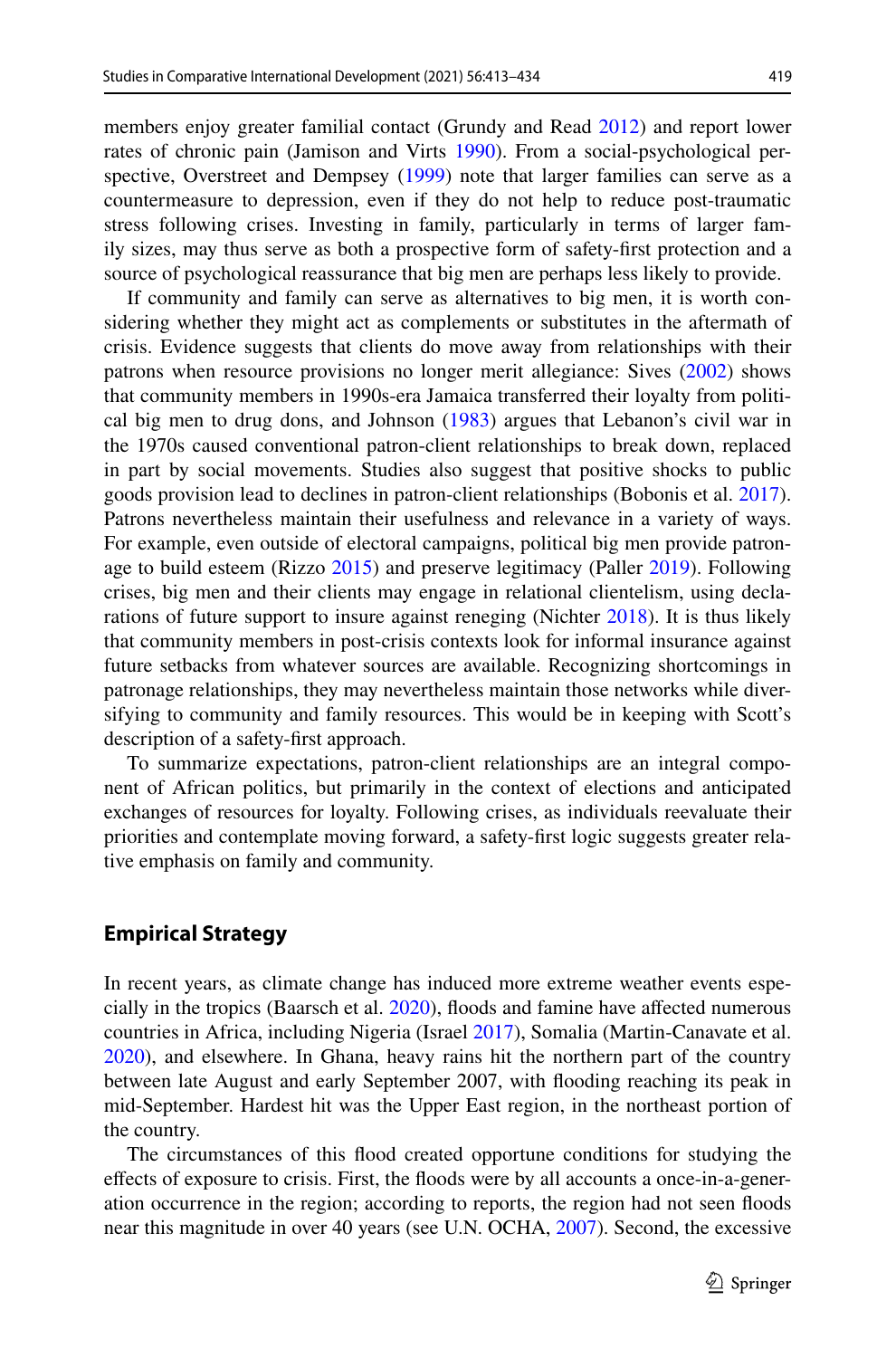rains were exacerbated by the decision of the government of Burkina Faso, Ghana's neighbor to the north, to open the Bagré dam on August 27 (Bempeh and Oyhus [2017](#page-19-24)). Opening the dam relieved pressure north of the border but had devastating, atypical consequences south of the border in Ghana. Finally, the fooding was not uniform across the region: whereas some villages sufered massive crop and housing losses, others—for difficult to observe reasons—escaped unharmed.

## **Site Selection**

Two pairs of research sites were selected in the Upper East region, each of which paired a fooded site with a non-fooded site. Site selection started with the identifcation of two fooded but still accessible locations and then identifed the nearest, similarly sized village or town as a matched, non-fooded site, in order to minimize differences in cultural characteristics, geographic factors, and livelihood patterns.<sup>[2](#page-7-0)</sup> At the time of the data collection, 3 months after fooding, residents in the fooded villages were living in temporary conditions such as tents, school buildings, or with neighbors. They had developed alternative means for obtaining food and money, such as root diets and selling wood, but had otherwise settled into routines.

Figure [1](#page-8-0) presents the locations of the four research sites in the Upper East region. Sandema and Bolgatanga are larger towns located in the central part of the region, approximately 40 km apart; Garu and Musiga are smaller villages in the northeast corner separated by 26 km. Despite their proximity and other similarities, the paired locations had very diferent experiences with the food: in the fooded sites of Sandema and Garu, 96% of participants sustained loss of at least parts of their homes; in the non-fooded sites of Bolgatanga and Musiga, only 3% of respondents reported home damage due to rains. $3$ 

The research design hinges on two conditions: that the fooding constitutes an atypical exogenous shock, and that the fooded and non-fooded sites represent otherwise similar settings. First, if the fooding was a regular feature of life in the region rather than an atypical shock, residents would have already developed regular coping mechanisms across all food-prone areas. Second, if some areas were more prone to fooding, the same characteristics afecting food proneness could also afect the outcomes of interest. For example, food-prone areas may have local leaders or governments that devote more resources to food protection, which could impact the ways in which residents interact with their potential patrons. Since the study aims to evaluate how a crisis afects preferences for informal support, any features of paired villages potentially related to those preferences must be comparable ex ante.

Evidence suggests that the paired locations were indeed comparable prior to the food in terms of both food proneness and other factors potentially related to the outcomes of interest. First, as Table [1](#page-9-0) reports, during the year preceding the food, precipitation totals in 25-km geographic cells that include each village were almost

<span id="page-7-0"></span><sup>&</sup>lt;sup>2</sup> The research team relied on familiarity with the local area rather than Mahalanobis distance to identify paired villages, owing to uncertainties in accessibility.

<span id="page-7-1"></span><sup>&</sup>lt;sup>3</sup> While inaccessibility could generate selection bias, it would likely to do in a conservative direction if more damaged locations were avoided.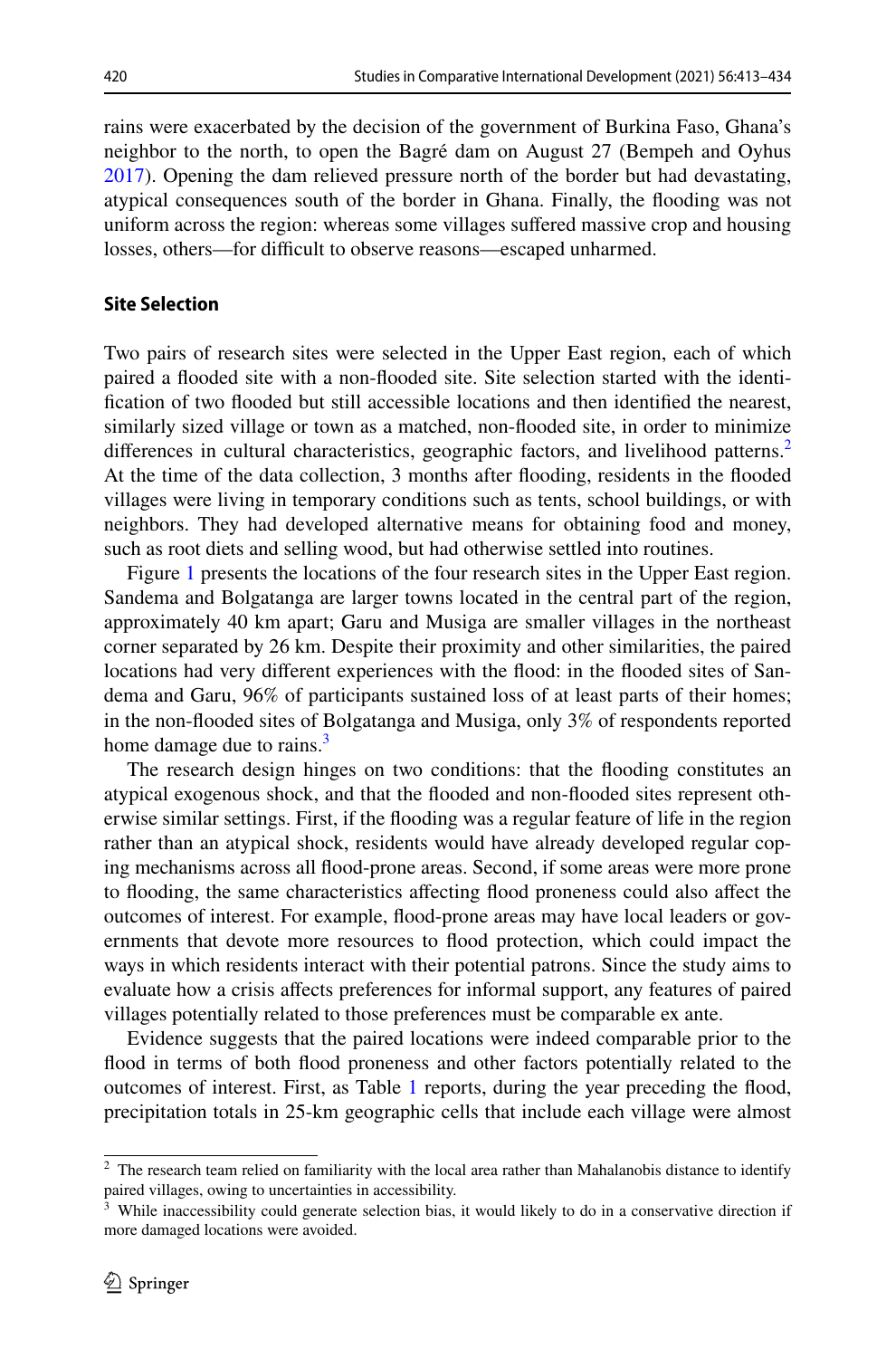

<span id="page-8-0"></span>**Fig. 1** Map of Upper East region, with research sites

identical for the larger towns and smaller villages. Second, none of the locations spent any of the prior year in drought, and the average temperatures in each pair of villages were also nearly identical. Third, in terms of land use, Sandema and Bolgatenga both feature approximately 50–70% mosaic croplands, with shrubland comprising the rest; the small villages of Garu and Musiga are both comprised primarily of rainfed croplands (see Fig.A.1 in the Appendix).<sup>[4](#page-8-1)</sup> Fourth, the elevations of each pair of villages are very similar. Finally, both child malnutrition rates and cultural norms are comparable across the paired locations.<sup>[5](#page-8-2)</sup>

## **Respondent Sampling Procedures**

The study relies on a local survey in which respondents are selected via a systematic, clustered random sampling procedure with stratifcation by gender (see Appendix Table A.1 for details). Given the atypical conditions in fooded locations in particular, the sample size was limited to 205, resulting in less precision and larger standard errors than would be possible to achieve under more stable conditions. As Ford et al. ([2009](#page-19-25)) note, crisis contexts create considerable barriers for large-n data collection, but smaller sample sizes collected in close proximity to crises can nevertheless generate important

<span id="page-8-1"></span><sup>&</sup>lt;sup>4</sup> See Arino et al. [\(2012](#page-18-2)) for GIS descriptions. See Table [1](#page-9-0) for additional data sources.

<span id="page-8-2"></span> $<sup>5</sup>$  Locations do differ in terms of the predominant sub-group of Mole-Dagbani, though anthropological</sup> studies suggest common cultural practices across those sub-groups (Mwakikagile [2017\)](#page-20-28).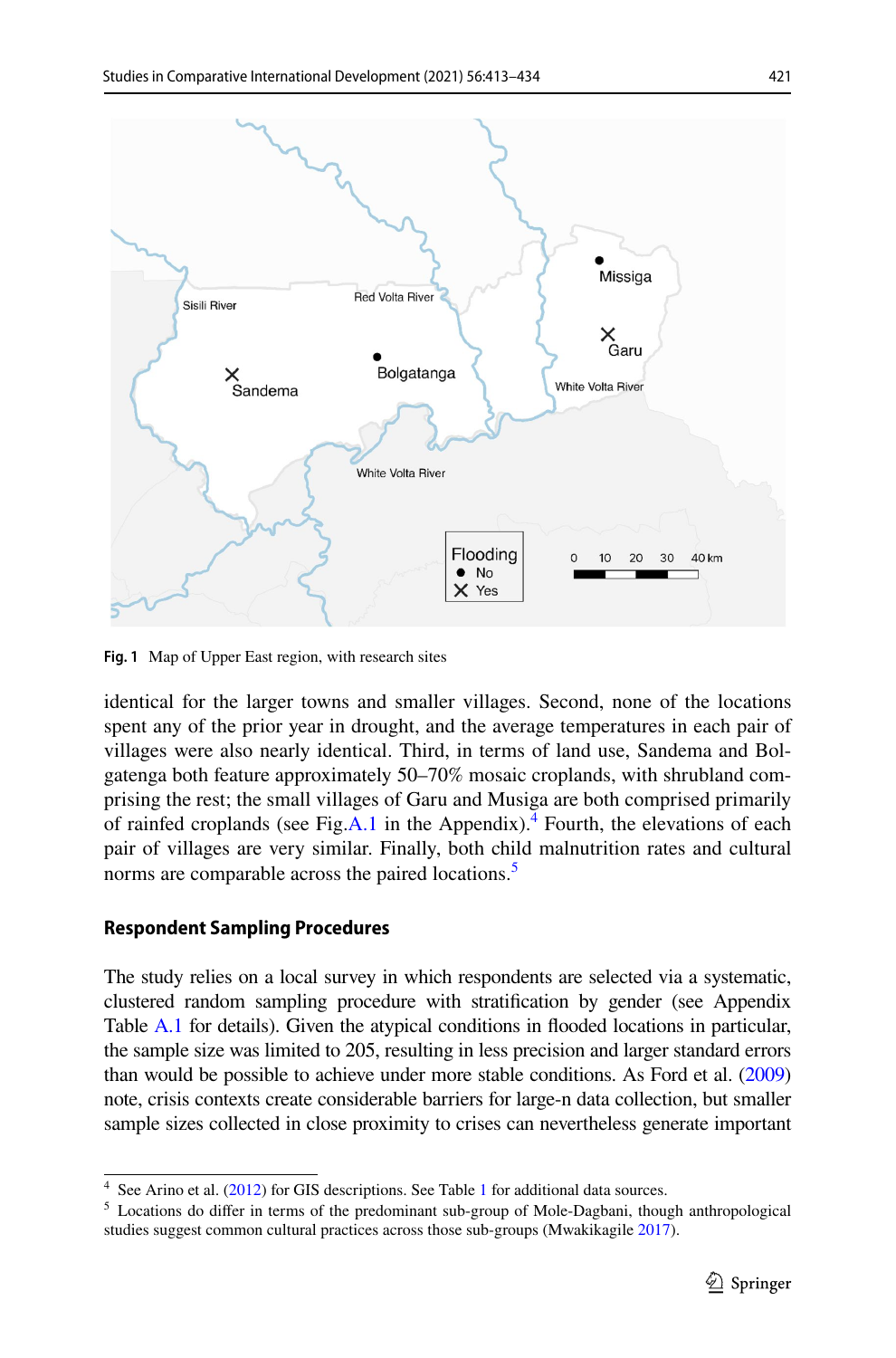|                                         | Sandema<br>(flooded)                             | Bolgatanga                                     | Garu<br>(flooded)        | Musiga                   |
|-----------------------------------------|--------------------------------------------------|------------------------------------------------|--------------------------|--------------------------|
| 2006 precipitation (mm)                 | 230.1                                            | 224.05                                         | 199.78                   | 205.30                   |
| Proportion of 2006 in<br>drought $(\%)$ | $\mathbf{0}$                                     | $\Omega$                                       | $\Omega$                 | $\overline{0}$           |
| Average temperature $(C)$               | 28.12                                            | 28.19                                          | 28.47                    | 28.41                    |
| Land use                                | Mosaic cropland<br>$(50 - 70\%)$ ;<br>vegetation | Mosaic cropland<br>$(50-70\%)$ ;<br>vegetation | Rainfed cropland         | Rainfed cropland         |
| Elevation (m)                           | 174                                              | 172                                            | 240                      | 244                      |
| Child malnutrition $(\%)$               | 33.80                                            | 34.47                                          | 35.50                    | 33.30                    |
| Predominant ethnicity                   | Mole-Dagbani<br>(Builsa)                         | Mole-Dagbani<br>(Frafra)                       | Mole-Dagbani<br>(Kusasi) | Mole-Dagbani<br>(Kusasi) |
| Predominant religion                    | Christian                                        | Christian                                      | Christian                | Christian                |

<span id="page-9-0"></span>**Table 1** Pre-food features of study locations

GIS data from Schneider et al. ([2016\)](#page-21-6) for precipitation; Vicente-Serrano et al. [\(2010](#page-21-7)) for drought; Fan and van den Dool [\(2008](#page-19-26)) for temperature; Arino et al. ([2012\)](#page-18-2) for land cover; and CIESIN ([2005\)](#page-19-27) for childhood malnutrition. Elevation data available via <https://en-gb.topographic-map.com/maps/zr4/Ghana/>

insights and ofer advantages over larger surveys that are either not tailored to the research question or conducted at intervals too far removed from the event in question.

Table A.1 in the Appendix presents descriptive statistics for the respondents from the pooled sample. Slightly more men than women participated in the survey, and about half of respondents had received no formal schooling. Figure A.2 illustrates that the sample is generally balanced across paired locations on individual-level covariates, though respondents from Sandema are somewhat more likely than their counterparts from Bolgatanga to be older and less educated.

#### **Key Outcome Measures**

Survey questions compare how respondents prioritize potential sources of support when living in a post-crisis situation (floods) as opposed to a relatively stable situation (no foods). The analyses draw on theoretical expectations from the literature to consider four potential sources: a political patron, other non-political patrons, family, and the broader community.

To measure reliance on a political patron, respondents were asked whether they had contacted a local political leader to help them solve a problem within the last 2 months. The idea of a local politician is understood by most rural Ghanaians to mean their district assembly representative or party executive, who is typically wellknown at the community level. Nevertheless, the design did not constrain those who may have political patrons in other positions, as the question was framed in a general manner.

To measure reliance on non-political patrons, respondents were asked whether, in the last 2 months, they had contacted a religious leader or a traditional chief/delegate for help solving a problem. Each option was presented in a discrete question,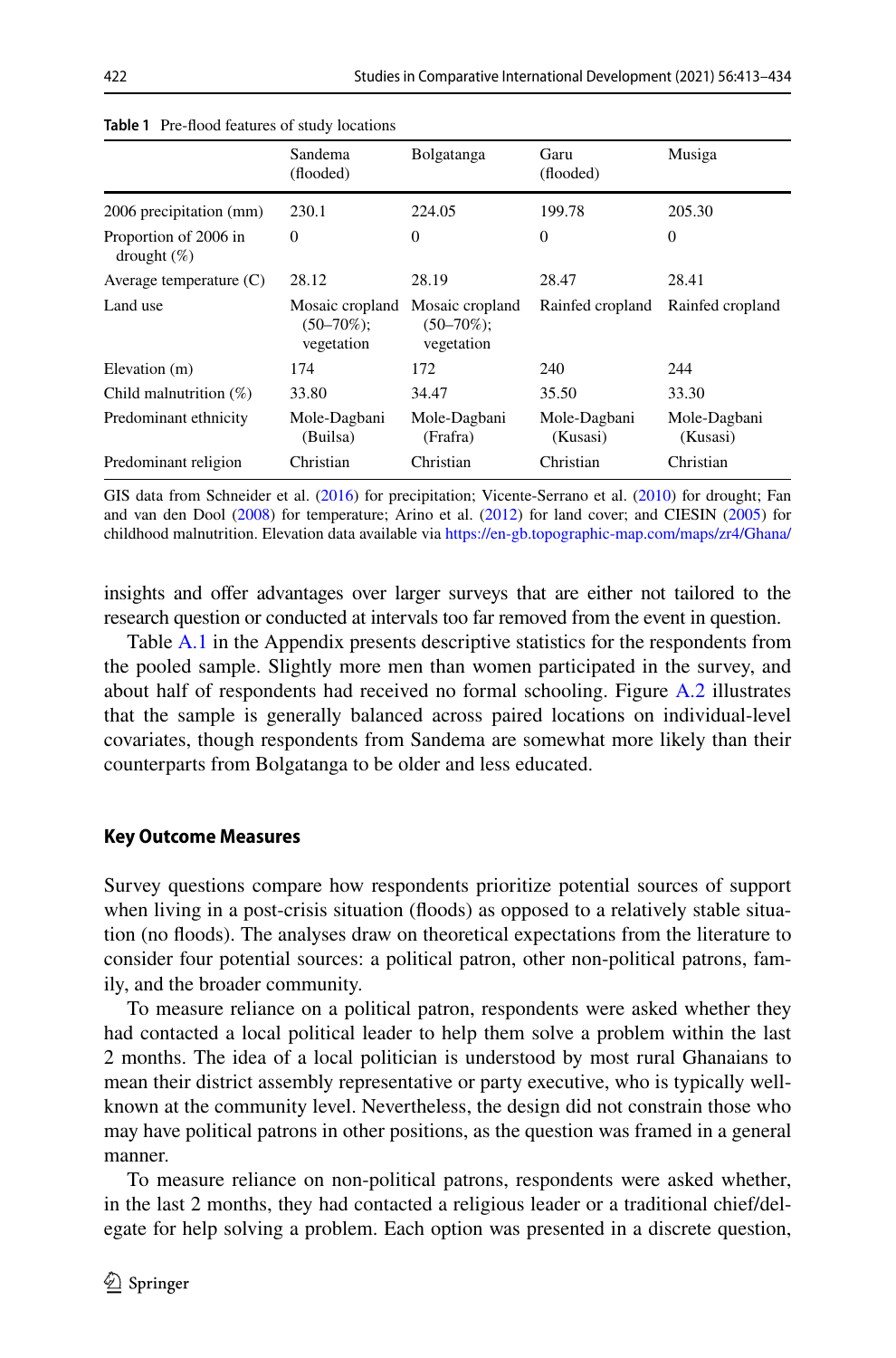the format of which followed survey questions on the Afrobarometer public opinion survey.

During the immediate post-food period, it is likely that respondents would have contacted their leaders at a higher rate, not necessarily as a function of altered preferences or attitudes but for purely logistical reasons in the aftermath of the food. Yet, pre-survey focus groups indicated that non-governmental organizations (NGOs) provided much of the emergency support during that initial period, and many of the food sacks and tents provided for shelter were marked with NGO insignias. Further, relatively normal routines were reestablished after approximately 1 month. Because the objective of the study was to capture how post-food priorities may have changed once the initial wave of emergency had passed, the survey question focused on the 2-month period beginning after the initial disruption caused by the food.

Measuring reliance on family and the broader community is more complicated; in the fooded sites, those to whom a respondent might have turned for help may well have been seeking assistance themselves. Further, respondents would be expected to communicate regularly with family and community members, so a measure of contact frequency would not be appropriate. Instead, to measure longer-term reliance on family as an altered priority post-food, respondents were asked what they consider to be the ideal number of children in a family. Studies suggest that higher numbers of children represent an insurance good in low-income contexts, especially in more rural areas (Pörtner [2001](#page-20-29)), and participants in this study expressed in presurvey discussions that larger family sizes constitute the centerpiece of nuclear family investment. One male participant indicated that a big family is his "protection" that allows him to "sleep well at night."<sup>[6](#page-10-0)</sup> A woman, mother of six, stated: "when I see our house full of children, that's how I know my family will be alright."<sup>7</sup> Higher numbers would thus suggest a desire to have more insurance against catastrophe; lower responses would suggest a go-it-alone attitude or a belief that the costs of larger families outweigh the potential benefts of support and insurance. To minimize non-responses, the survey question was framed as follows: "Recognizing that the number of children we have is often not in our hands, what would you consider to be the ideal number of children in a family?".

To measure reliance on the broader community, the study exploited the important place that funerals hold in Ghanaian society (Jack et al. [2020\)](#page-20-30). Large funeral ceremonies—and the pressure even distant acquaintances face to attend them—have become ubiquitous in Ghana: funeral notices plaster outdoor walls; hosts rent stereo equipment, tents, and chairs and provide abundant food and drink; and attendees are expected to provide envelopes to the host, who often announces the amounts of money in each. The burden on both hosts and attendees has become so great that the government has considered methods to curb the excess (Ghanaian Times [2008\)](#page-19-28), yet the events continue as a commonplace means of investing informally in the broader community. Critically, as Darkwah and Mavis ([2017\)](#page-19-29) note, funeral attendance has become more about representation in the community than about paying respects to the deceased. To fail to attend a funeral or send a family representative is to damage

<span id="page-10-0"></span><sup>6</sup> FG-04–03-2007.

<span id="page-10-1"></span> $7$  FG-01-08-2007.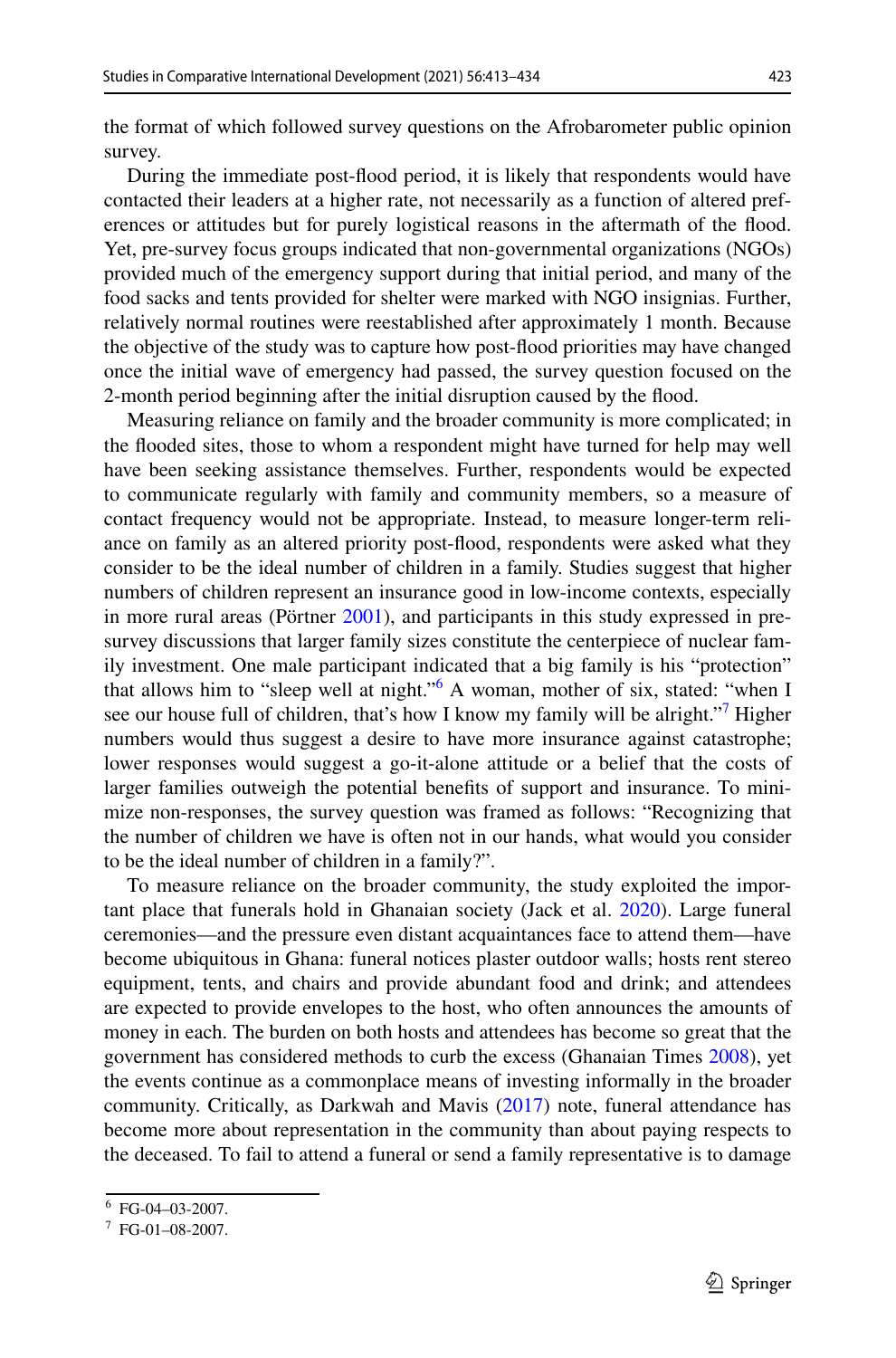ties that bind individuals and families to the rest of the community in times of crisis (Darkwah and Mavis [2017](#page-19-29)).

The question posed to respondents was as follows: "Suppose a key member of your community passed away. Would you attend the funeral if it were as far away as Kumasi?" Kumasi is a major city between 800 and 900 km from the research sites. Respondents could answer "no," "doubtful," "maybe," "probably," or "defnitely." The location was intentionally selected to be of signifcant distance from the research sites to overcome facile expressions of hypothetical commitment; respondents were forced to weigh non-trivial personal costs against their desire to ofer socially desirable responses. The objective of the funeral measure is not to gauge the extent to which respondents reap benefts from the community but rather to determine whether they prioritize investing in the community in this manner following crises. Akuoko [\(2008](#page-18-3)) writes that community members often discuss those who fail to attend funerals, and one study participant called funeral attendance "the way you can be sure that other families will hold your own family in good standing."[8](#page-11-0) An expressed willingness to attend the funeral would thus suggest a stronger reliance on the community as a source of informal support.

## **Findings**

Results are presented frst in bivariate form for each outcome of interest, on the assumption of as-if random exposure to fooding and pre-event equivalence across individuals in paired locations. That assumption is then relaxed to evaluate outcomes in a multivariate framework.

## **Reliance on Patrons**

The data suggest that reliance on patrons is indeed an option for residents of rural northern Ghana. All told, 13.9% of respondents in the survey said that they had contacted their local politician at least once during the previous 2 months, a fgure in keeping with national results obtained in the nearest round of the Afrobarometer survey, in which 15% of Ghanaians stated that they had contacted their local politi-cian over the previous 1 year.<sup>[9](#page-11-1)</sup>

Disaggregating the data by fooded and non-fooded sites, however, indicates that individuals do not reconfgure their relationships with political patrons in notable ways after having experienced major crisis. Residents of the fooded sites are slightly more likely than residents of the non-fooded sites to have contacted their local politician during the same 2-month time period (15.2% vs. 12.4%), but the difference is not statistically significant in a difference-of-means test  $(p=0.557)$ . Local party members certainly played a role following the food, if only to help coordinate NGO activity, but the experience of crisis does not seem to have inspired residents to lean signifcantly more on their political patrons.

<span id="page-11-0"></span><sup>8</sup> FG-2–2-2007.

<span id="page-11-1"></span><sup>9</sup> See Afrobarometer Round 3 data for Ghana at<http://afrobarometer.org/data/ghana-round-3-data-2005>.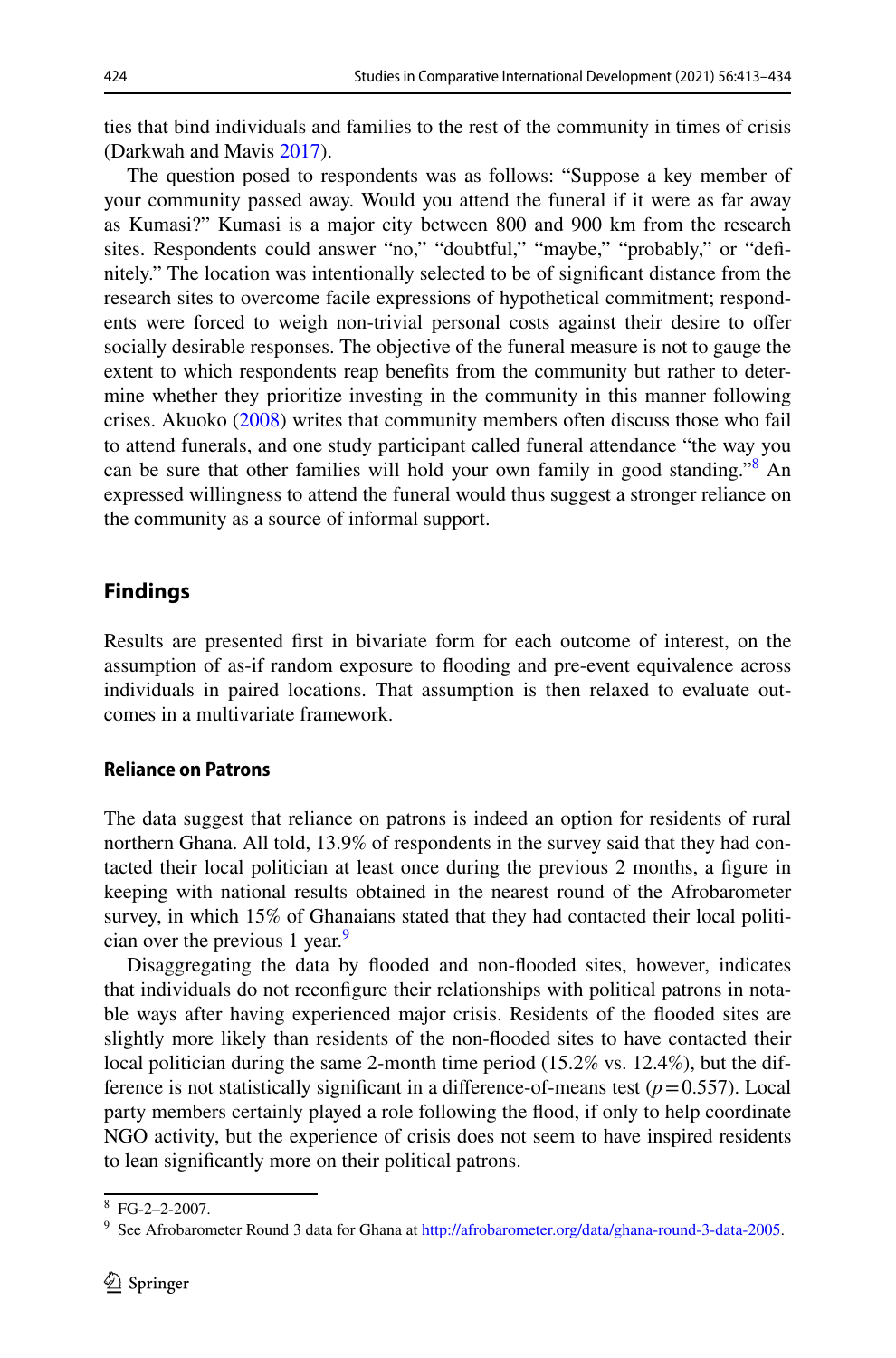An alternative explanation is that local politicians may have remained very active, tempering the need for residents of fooded areas to contact them at a higher rate. By all accounts, local notables did assist in keeping track of which families had received food donations after the food. On the other hand, no signs of regular engagement from government entities were apparent at the 3-month mark, and residents noted that they were relying on NGOs and their own adaptations. Political patrons did work for their constituents, but residents do not appear to place greater expectations on those patrons as a result.

Regarding non-political patrons, individuals who suffer crises may instead learn to prioritize their relationships with religious and ethnic leaders to provide insurance against future catastrophe. Residents of the flooded sites were again slightly more likely to contact these potential patrons: 19.8 versus 17.2% sought help from their religious leader, while 6.6% of respondents contacted their traditional chief or delegate in flooded areas, compared to 6.1% in nonflooded areas. Again, however, neither of these differences approach statistical significance in difference-in-means tests  $(p = 0.628$  and 0.874, respectively).

To account for potential non-random exposure to the floods that could correlate with the outcomes of interest for individuals in the flooded versus nonflooded locations, logistic regression analyses in Table [2](#page-13-0) report the effects of flood exposure and a series of covariates on the likelihood of contacting both political patrons and non-political patrons. *Flooded* is a dummy variable coded 1 if the respondent lives in one of the flooded research sites and 0 otherwise. *Large town* is a dummy variable coded 1 for respondents living in either Sandema or Bolgatana and 0 for those living in the small villages of Garu or Musiga. *Age* is a continuous variable ranging from 18 to 85. *Education* values range from 0 to 6, where  $0 = no$  formal education,  $1 = some primary school$ ,  $2 =$ completed primary school,  $3 =$ some secondary school,  $4 =$ completed secondary school, 5 = university, and 6 = post-graduate studies. To measure *standard of living*, enumerators cataloged the reported assets of the respondent prior to the flood (bicycle, radio, livestock, etc.) and used those lists along with a subjective evaluation of the individual's current relative wealth to generate a ranking from 1 to 3 representing "low," "medium," or "high" standard of living.

The frst model for each patron type (columns 1, 3, and 5) uses robust standard errors, and the second (columns 2, 4, and 6) uses standard errors clustered at the village level to account for the clustered nature of exposure to fooding. All models include ethnic and religious group fixed effects.

In these models, residents of the smaller villages appear somewhat more likely to contact a political leader, females are modestly more likely to contact a religious leader, and younger people appear slightly more likely to seek help from both their political and religious leaders. Those affected by the floods are also significantly more likely to reach out to their religious leaders in the model with standard errors clustered at the village level (Column 4); this finding is consistent with evidence of increasing reliance on religion in contexts of existential insecurity (see Norris and Inglehart [2004\)](#page-20-18). Residing in the flooded locations, however, is otherwise not a statistically significant predictor of contacting these potential patrons.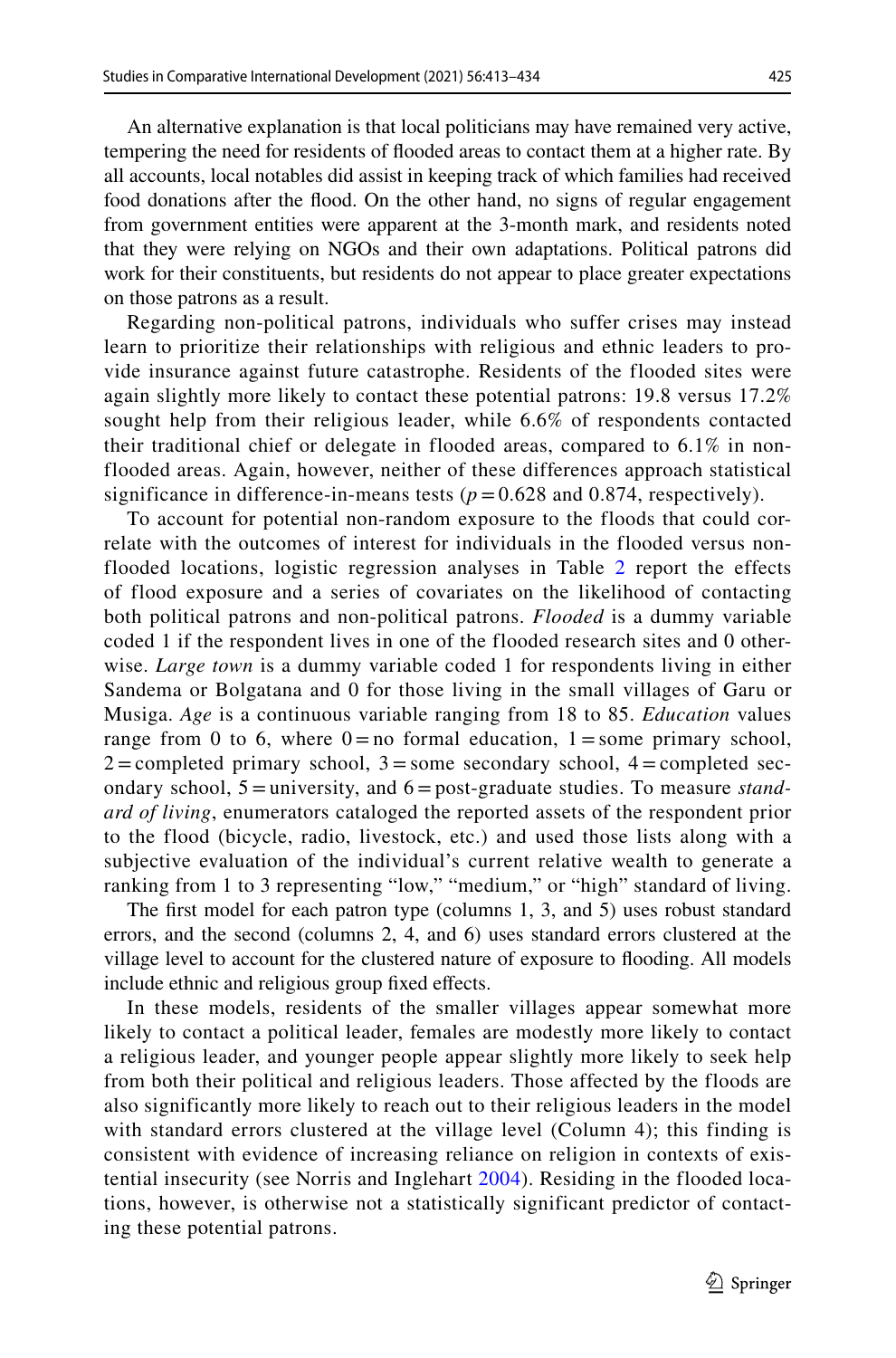|                             | Political big man |           | Religious big man |             | Ethnic big man |          |
|-----------------------------|-------------------|-----------|-------------------|-------------|----------------|----------|
|                             | (1)               | (2)       | (3)               | (4)         | (5)            | (6)      |
| Flooded                     | $-0.049$          | $-0.049$  | 0.631             | $0.631$ *** | 0.356          | 0.356    |
| std error                   | (0.471)           | (0.309)   | (0.509)           | (0.110)     | (0.849)        | (0.448)  |
| $p$ -value                  | 0.917             | 0.874     | 0.215             | 0.000       | 0.675          | 0.427    |
| Large town                  | $-1.980$          | $-1.980*$ | $-0.441$          | $-0.441$    | $-0.430$       | $-0.430$ |
| std error                   | (1.299)           | (0.783)   | (0.889)           | (0.862)     | (1.045)        | (0.456)  |
| $p$ -value                  | 0.127             | 0.011     | 0.620             | 0.609       | 0.681          | 0.346    |
| Female                      | $-0.698$          | $-0.698$  | $0.923 +$         | $0.923 +$   | 0.655          | 0.655    |
| std error                   | (0.640)           | (0.457)   | (0.510)           | (0.527)     | (0.800)        | (1.201)  |
| $p$ -value                  | 0.275             | 0.126     | 0.070             | 0.080       | 0.413          | 0.586    |
| Age                         | $-0.014$          | $-0.014*$ | $-0.045**$        | $-0.045**$  | $-0.015$       | $-0.015$ |
| std error                   | (0.018)           | (0.006)   | (0.017)           | (0.015)     | (0.025)        | (0.021)  |
| $p$ -value                  | 0.431             | 0.023     | 0.008             | 0.003       | 0.557          | 0.493    |
| Education                   | $-0.090$          | $-0.090$  | $-0.216$          | $-0.216*$   | $-0.151$       | $-0.151$ |
| std error                   | (0.165)           | (0.155)   | (0.150)           | (0.092)     | (0.264)        | (0.366)  |
| $p$ -value                  | 0.584             | 0.561     | 0.149             | 0.019       | 0.569          | 0.681    |
| Std of living               | 0.463             | 0.463     | $-0.325$          | $-0.325$    | 0.201          | 0.201    |
| std error                   | (0.417)           | (0.345)   | (0.443)           | (0.280)     | (0.491)        | (0.360)  |
| $p$ -value                  | 0.267             | 0.179     | 0.463             | 0.245       | 0.682          | 0.576    |
| SEs clustered<br>by village |                   | Yes       |                   | Yes         |                | Yes      |
| Ethnic FE                   | Yes               | Yes       | Yes               | Yes         | Yes            | Yes      |
| Religious FE                | Yes               | Yes       | Yes               | Yes         | Yes            | Yes      |
| N                           | 202               | 202       | 205               | 205         | 205            | 205      |

<span id="page-13-0"></span>**Table 2** Determinants of prioritizing relationships with patrons

<sup>\*\*\*</sup>*p*≤.001, \*\**p*≤.01, \**p*≤.05, †*p*≤.10. Logistic regressions with robust standard errors. Dependent variable: "Have you contacted \_\_\_\_\_\_\_\_ within the last two months to help you solve a problem?" Ethnic iable: "within the last two months to help you solve a problem?" Ethnic groups are Builsa, Frafra, Kusasi, Mamprusi, and Other. Religious groups are Catholic, Muslim, Traditional, Protestant, and None/Other

## **Reliance on Family and Community**

Regarding ideal family size, the diference between residents of the fooded sites and non-fooded sites is noteworthy: as Fig. [2a](#page-14-0) illustrates, in Sandema and Garu (the fooded sites), the mean response for *ideal number of children* was 7.03, versus a mean response of 5.81 children in the non-flooded sites  $(p < 0.01)$ . The difference is particularly notable between the larger towns of Sandema and Bolgatanga.

Similarly, as the diference-in-means tests illustrated in Fig. [2b](#page-14-0) indicate, respondents subjected to the foods seem to prioritize community to a greater degree than those not afected by the foods: 71.7% of respondents in the two fooded sites combined, versus 57.6% of those in the unafected sites, stated that they would make the long trip to the funeral  $(p=0.035)$ .<sup>10</sup> Measuring actual appeals made from one community member to another during a time of disruption and widespread covariate

<span id="page-13-1"></span><sup>&</sup>lt;sup>10</sup> Responses of "definitely" and "probably" coded 1; all other responses coded 0.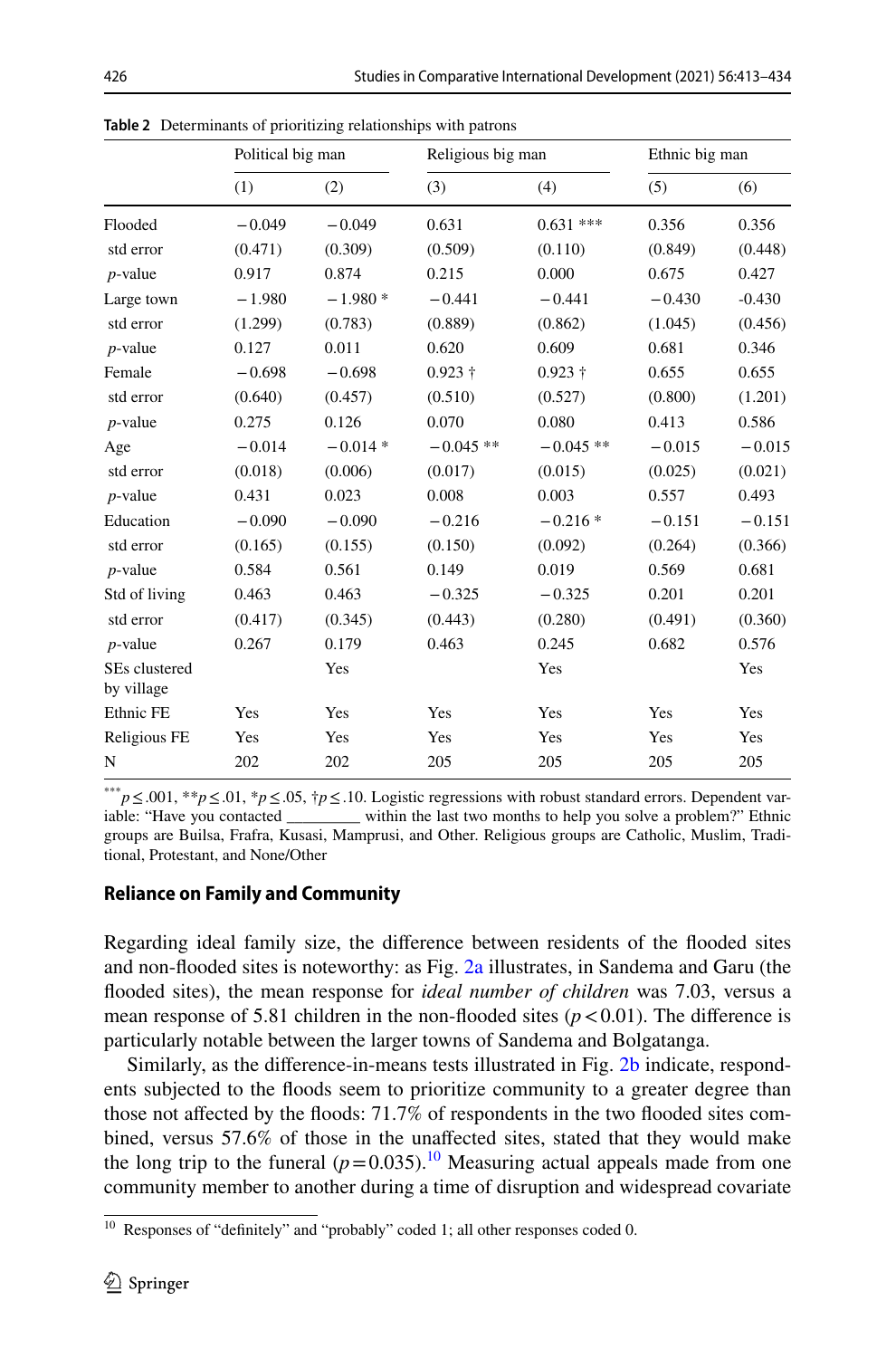

<span id="page-14-0"></span>**Fig. 2** Reliance on family and the community. **a** Ideal number of children per resident. **b** Likelihood of attending funeral

loss would be infeasible as a measure of safety-frst priorities. Instead, this approach measured the general importance that residents place on their community ties, and the results indicate that in times of crisis, that importance is magnifed.

Table [3](#page-15-0) presents the results of regression analyses for investment in family and the community. Columns 1 and 2 report OLS results using *ideal number of children* as the dependent variable and the same explanatory factors outlined above, again using robust standard errors and standard errors clustered at the village level, respectively. The multivariate results confrm the tabular results: controlling for a host of demographic characteristics, simply living in one of the villages that was fooded makes northern Ghanaians favor signifcantly larger family sizes. Men also express a desire for more children than do their female counterparts.

Substantively, holding other factors at their means, the results suggest that a woman with a secondary school education living in a non-fooded northern Ghanaian environment would prefer a family of four or five children (mean= $4.60$ ). However, that same individual living in the post-crisis context of a fooded village would prefer a family of almost six children (mean=5.74). Similarly, a man with no formal education living in a non-fooded environment prefers families with not quite seven children (mean= $6.88$ ), but that same individual placed in a crisis environment would say that an ideal family has eight or more children (mean=8.08).

Columns 3 and 4 of Table [3](#page-15-0) report the results of logistic regressions using *willingness to attend the funeral in Kumasi* as the dependent variable. The results confrm a signifcantly greater willingness among respondents in the fooded locations to travel a notable distance to attend the funeral of a community member. Marginal efects analysis adds substantive meaning to the fndings. Recall that respondents afected by fooding were statistically more likely to reach out only to their religious leaders, among the various types of patrons; the marginal effects coefficients reported in Table  $A.2$ in the appendix indicate that exposure to the foods is associated with a 7.2% increase in the likelihood of contacting one's religious leader. Meanwhile, the marginal efects indicate that living in a fooded location increases the likelihood of attending the hypothetical funeral by 15.3%, more than twice the increased investment in any patron type.

While the hypothetical funeral location was selected to be a signifcant distance from all survey locations, respondents' capacity to travel that distance may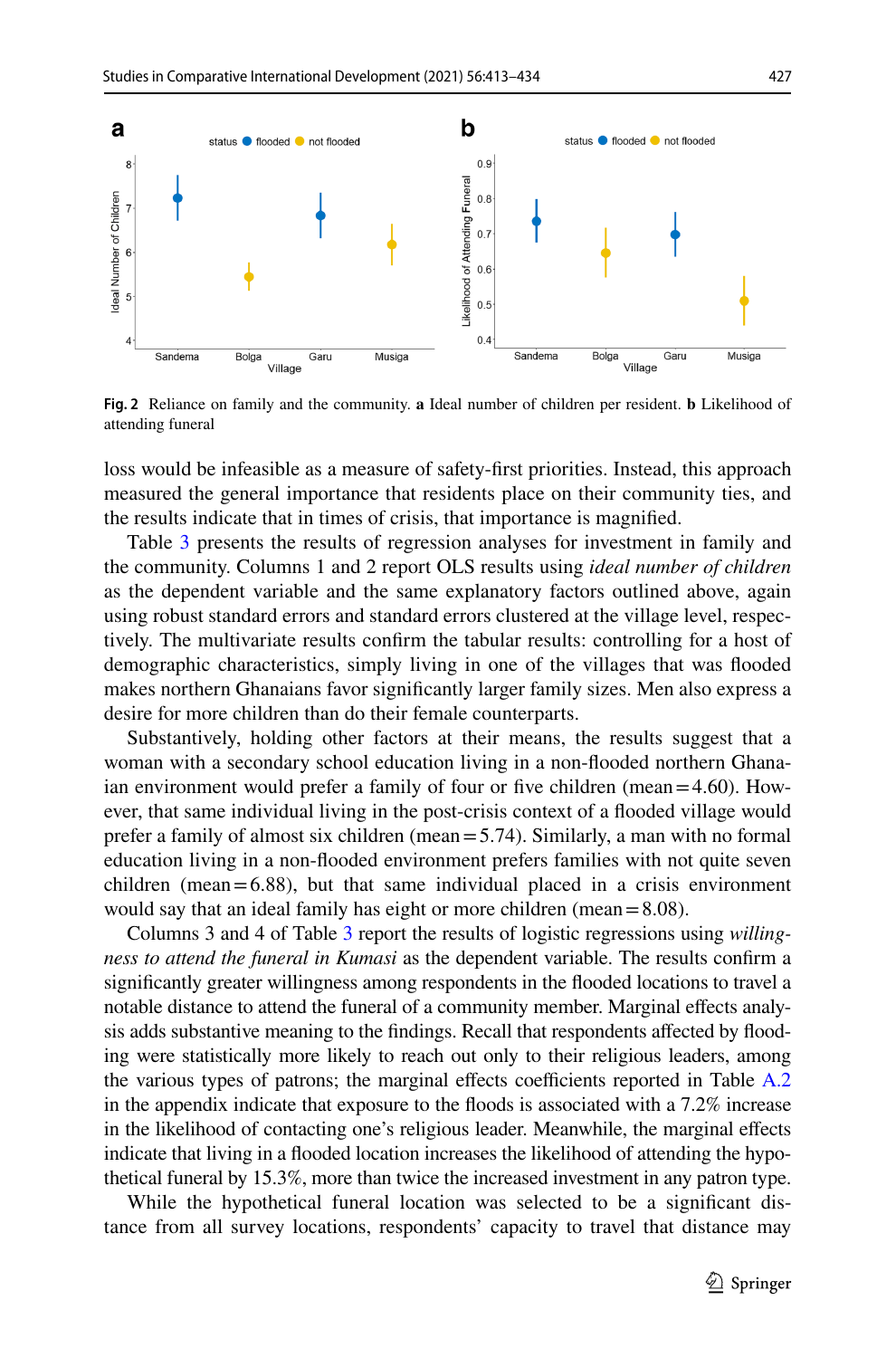|                                   | Ideal number of children      |                               | Willingness to attend<br>funeral |                           |
|-----------------------------------|-------------------------------|-------------------------------|----------------------------------|---------------------------|
|                                   | (1)                           | (2)                           | (3)                              | (4)                       |
| Flooded                           | $1.199*$                      | $1.199 +$                     | $0.780*$                         | $0.780$ ***               |
| std error                         | (0.547)                       | (0.685)                       | (0.405)                          | (0.154)                   |
| $p$ -value                        | 0.030                         | 0.082                         | 0.054                            | 0.000                     |
| Large town                        | $-0.318$                      | $-0.318$                      | $-0.054$                         | $-0.054$                  |
| std error                         | (1.075)                       | (0.717)                       | (0.633)                          | (0.622)                   |
| $p$ -value                        | 0.768                         | 0.658                         | 0.932                            | 0.930                     |
| Female<br>std error<br>$p$ -value | $-1.370*$<br>(0.557)<br>0.015 | $-1.370*$<br>(0.676)<br>0.044 | 0.186<br>(0.403)<br>0.645        | 0.186<br>(0.366)<br>0.611 |
| Age                               | 0.002                         | 0.002                         | $-0.029*$                        | $-0.029$ ***              |
| std error                         | (0.021)                       | (0.028)                       | (0.012)                          | (0.007)                   |
| $p$ -value                        | 0.908                         | 0.932                         | 0.018                            | 0.000                     |
| Education                         | $-0.242$                      | $-0.242$                      | $-0.116$                         | $-0.116$                  |
| std error                         | (0.165)                       | (0.382)                       | (0.116)                          | (0.075)                   |
| $p$ -value                        | 0.145                         | 0.528                         | 0.321                            | 0.121                     |
| Std of living                     | $-0.035$                      | $-0.035$                      | $1.209$ ***                      | $1.209$ ***               |
| std error                         | (0.484)                       | (0.487)                       | (0.367)                          | (0.326)                   |
| $p$ -value                        | 0.943                         | 0.943                         | 0.001                            | 0.000                     |
| SE clustered<br>by village        |                               | Yes                           |                                  | Yes                       |
| Ethnic FE                         | Yes                           | Yes                           | Yes                              | Yes                       |
| Religious FE                      | Yes                           | Yes                           | Yes                              | Yes                       |
| N                                 | 186                           | 186                           | 205                              | 205                       |
|                                   |                               |                               |                                  |                           |

\*\*\**p*≤.001, \*\**p*≤.01, \**p*≤.05, †*p*≤.10. OLS regressions with robust standard errors in columns 1 and 2; logistic regressions in columns 3 and 4. See Table [3](#page-15-0) for additional details

also afect the outcome. On average, residents of the larger towns, which are also modestly closer to Kumasi, are more likely to express a willingness to travel to the funeral, though residents of the small, fooded village of Garu support the proposition at rates rivaling or surpassing those in the larger towns. Furthermore, in analyses subset to only the larger towns of Sandema and Bolgatanga, respondents from the flooded location of Sandema are still more likely to attend the funeral  $(73.6\% \text{ vs.})$ 64.6%,  $p=0.104$ ; see Appendix Table A.3). Those with higher standards of living also express greater willingness to attend the funeral, as do younger respondents.

## **Alternative Explanations and Robustness Tests**

As noted in the theoretical discussion, patronage is political: elected big men typically provide resources in exchange for votes. The tempered embrace of political patrons in the aftermath of the fooding in Ghana might thus be explained by

<span id="page-15-0"></span>**Table** 3 prioritizi commun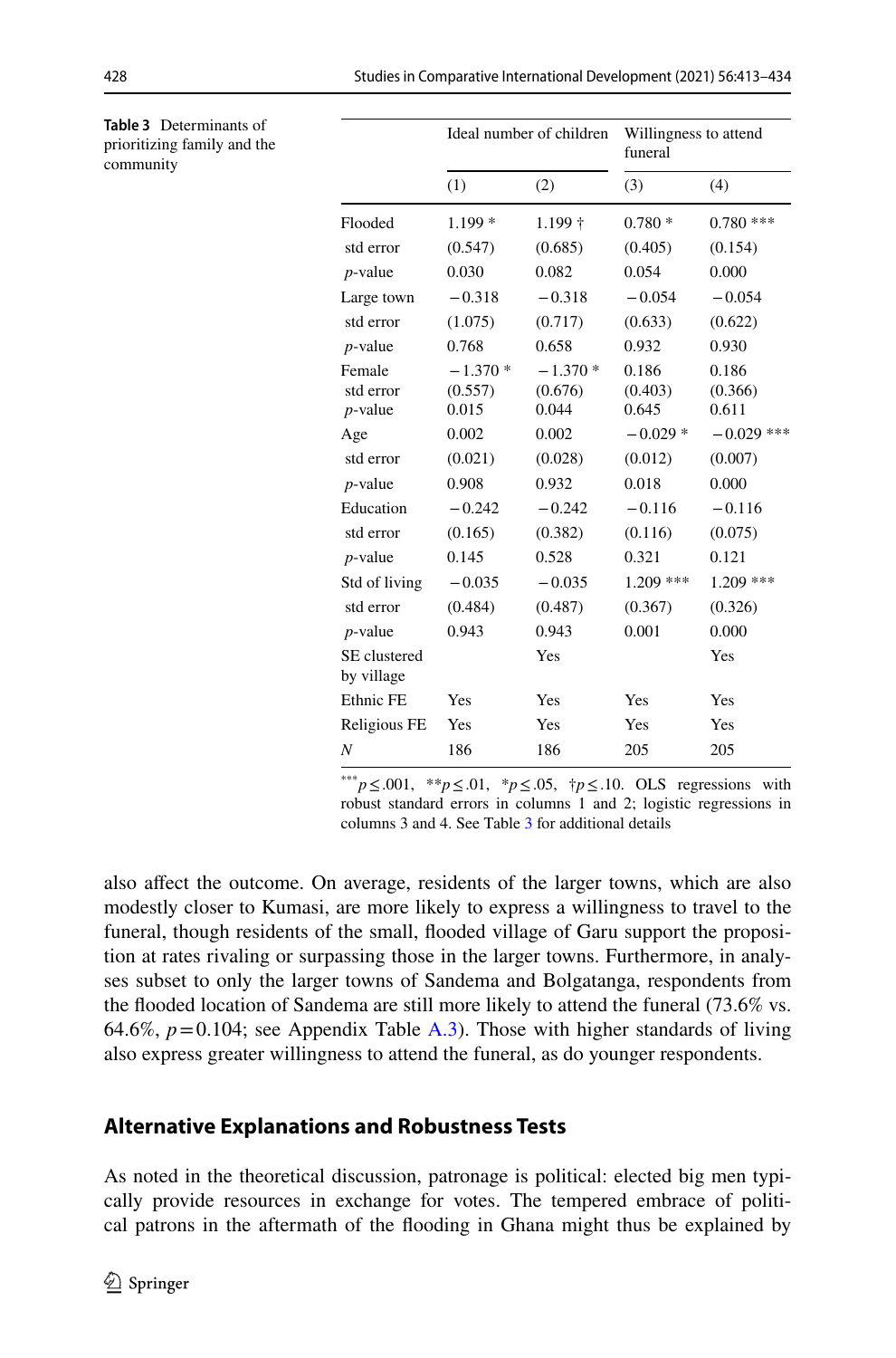patterns in electoral timing and preference. National elections did not occur until late 2008, more than a year after the foods in Upper East, so respondents in both fooded and non-fooded locations may have understood politicians to have fewer resources available and little incentive to expend them at that time. On the other hand, the research from Paller [\(2019](#page-20-24)), Rizzo [\(2015](#page-20-23)), and others suggests that incentives still exist to take care of clients in need during electoral off-seasons.

Second, if the fooded locations of Sandema and Garu did not support the incumbent party at the time, residents may not have anticipated post-crisis resources from political big men. At the time of the crisis, the New Patriotic Party (NPP) held the presidency, and while the northern regions in Ghana are historically associated with National Democratic Congress (NDC) support (Kelly [2005\)](#page-20-31), Upper East is politically diverse: the district in which Bolgatanga lies was represented in Parliament by the People's National Convention (PNC), Sandema's district was represented by the NPP, and the districts of Musiga and Garu elected NDC representatives, presenting diferent allegiances among politicians, brokers, and voters.<sup>11</sup> If incumbency support is a criterion for receiving patronage, one would expect that residents of Sandema would have been particularly likely to reach out to political big men, but they were no more likely to do so than their counterparts in the other three locations  $(13.5\% \text{ vs. } 14.0\%).$ <sup>12</sup> Further, Table A.4 adds political party support as an additional control variable; the results indicate that respondents do not diferentially contact patrons based on their party preferences.<sup>[13](#page-16-2)</sup>

Third, the crises may have countervailing efects in larger towns and small villages. In particular, town dwellers may rely on programmatic assistance from political leaders as village dwellers turn primarily to family and community in post-crisis contexts. In addition to the town-village fxed efects included in the main models, Tables A.3 and A.5 present the disaggregated results for the larger towns and small villages, respectively. While the small sample sizes limit the ability to detect statistically signifcant outcomes, the fndings are instructive. Residence in fooded Sandema, among the larger towns, correlates with greater emphasis on family and to some extent community. If anything, those respondents are somewhat less inclined to reach out to political patrons. In the small villages, those exposed to foods (in Garu) also appear more likely to rely on community and family than do their counterparts in Musiga, while appeals to patrons remain ambiguous.

A fourth potential concern is that some residents of the fooded locations may have left the community as a result of the crisis and that those who remained may difer in systematic ways. If those who remained behind did so because they have no family or friends with whom to settle elsewhere, we might characterize those individuals as generally less reliant on family and the community rather than more, which would

<span id="page-16-0"></span><sup>&</sup>lt;sup>11</sup> District-level results reported in the absence of polling station data. For district-level data, see "Ghana: Results of the Parliamentary Elections, 2004". Friedrich Ebert Stiftung report. [http://library.fes.](http://library.fes.de/pdf-files/bueros/ghana/02987.pdf) [de/pdf-fles/bueros/ghana/02987.pdf](http://library.fes.de/pdf-files/bueros/ghana/02987.pdf).

<span id="page-16-1"></span> $12$  Residents of Sandema were somewhat more likely to contact political big men than were their counterparts in Bolgatanga (13.5% vs. 10.5%), though the diference is not statistically signifcant.

<span id="page-16-2"></span><sup>&</sup>lt;sup>13</sup> Using the question "to which party do you feel closest, if any?" 42% reported NDC, comparable to Afrobarometer 2005–2006 polls, in which 33% selected NDC. The region voted 56.1% NDC in the 2008 presidential election.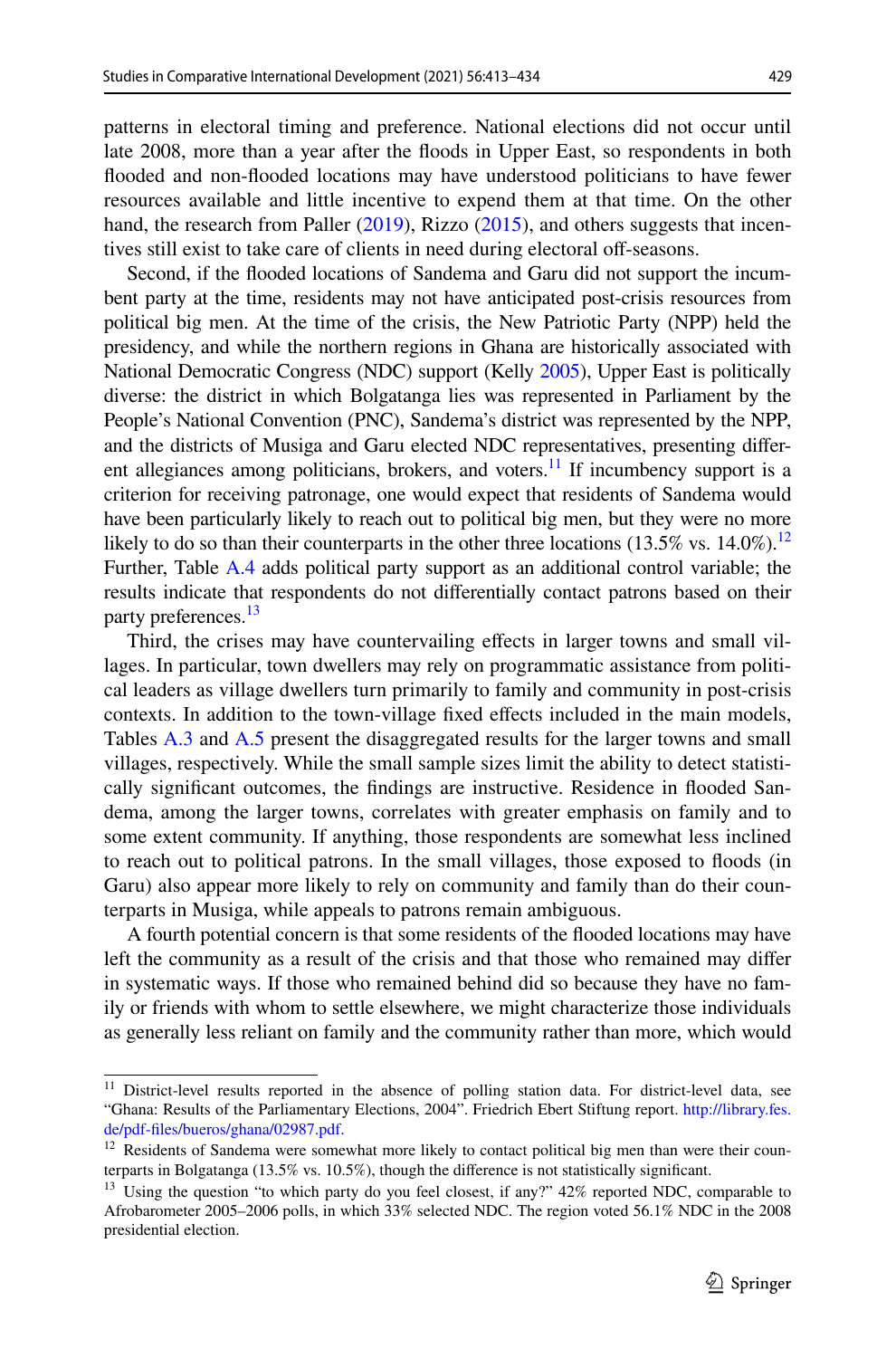bias against the fndings. Furthermore, standards of living across the non-fooded and flooded locations are nearly identical.<sup>14</sup> Unless socioeconomic status differed across the two contexts prior to the foods, which is unlikely given pre-event equivalence along a number of livelihood-related dimensions, those who remained in the fooded villages would have standards of living comparable on average to the standards of living of those who may have left, in addition to those in non-fooded locations. Reports from respondents and observers also indicated that only small numbers of residents left the fooded locations, given that alternative housing was made available, and the research team located residents of nearly all selected households.<sup>15</sup>

Table A.6 presents results with outliers removed (Column 1) and using a Poisson model (Column 2) to evaluate the ideal number of children. Extreme values in fooded villages may be a function of the crisis experience; one survey participant calculated how much more quickly he could rebuild if he had more family members around to help him. $16$  Nevertheless, with outliers removed, the flood effect remains positive, and the *p*-value is 0.055. The direction and level of signifcance also remain unchanged using the Poisson model.

Finally, coarsened exact matching (CEM) generates matched treatment and control units (based on exposure to the fooding) along relevant covariates, in this case town size, gender, age, education, and standard of living (see Iacus et al. [2012\)](#page-19-30). CEM in this context represents a conservative strategy to address potential bias or model dependence in the event that the diferences between those in fooded and non-fooded locations are particularly large (Ho et al. [2007](#page-19-31)). As the results reported in Table A.7 indicate, the average treatment efect (ATE) for *ideal number of children* is 1.351 (*p*=. 050). The ATE for *funeral attendance* is also in the anticipated, positive direction, though, given a matched sample size of just 97, it does not reach conventional levels of statistical signifcance.

## **Conclusion**

In poor settings, individuals exposed to crisis prioritize reliable forms of protection against threats to their future subsistence. This study demonstrates that in those contexts, their inclination is not to instinctively expect more of their patrons, political or otherwise. Instead, the evidence following foods in northern Ghana indicates that constituents in conditions of crisis complement patronage ties with family and community investments, as a means of putting "safety frst." Investing in the family allows members to have greater control over their insurance, while investments in the broader community generate numerous potential insurers in addition to comfort from the shared experience. Patron-client relationships are likely benefcial at the local level for individuals seeking regular material assistance, or perhaps in the

<span id="page-17-0"></span><sup>&</sup>lt;sup>14</sup> The asset scale included bicycle, radio, mobile phone, livestock, and motorized transportation: Bolga $tanga = 3.25$ , Sandema = 3.09, Musiga = 2.02, Garu = 2.08. Village-level means for the three-point SOL scale are as follows: Bolgatanga=1.88, Sandema=1.91, Musiga=1.75, Garu=1.79.

<span id="page-17-1"></span><sup>&</sup>lt;sup>15</sup> Enumerators gathered information from neighbors if a residence was damaged and unoccupied. Individuals from 92% of selected households were locatable.

<span id="page-17-2"></span><sup>16</sup> FG-04–01-2007.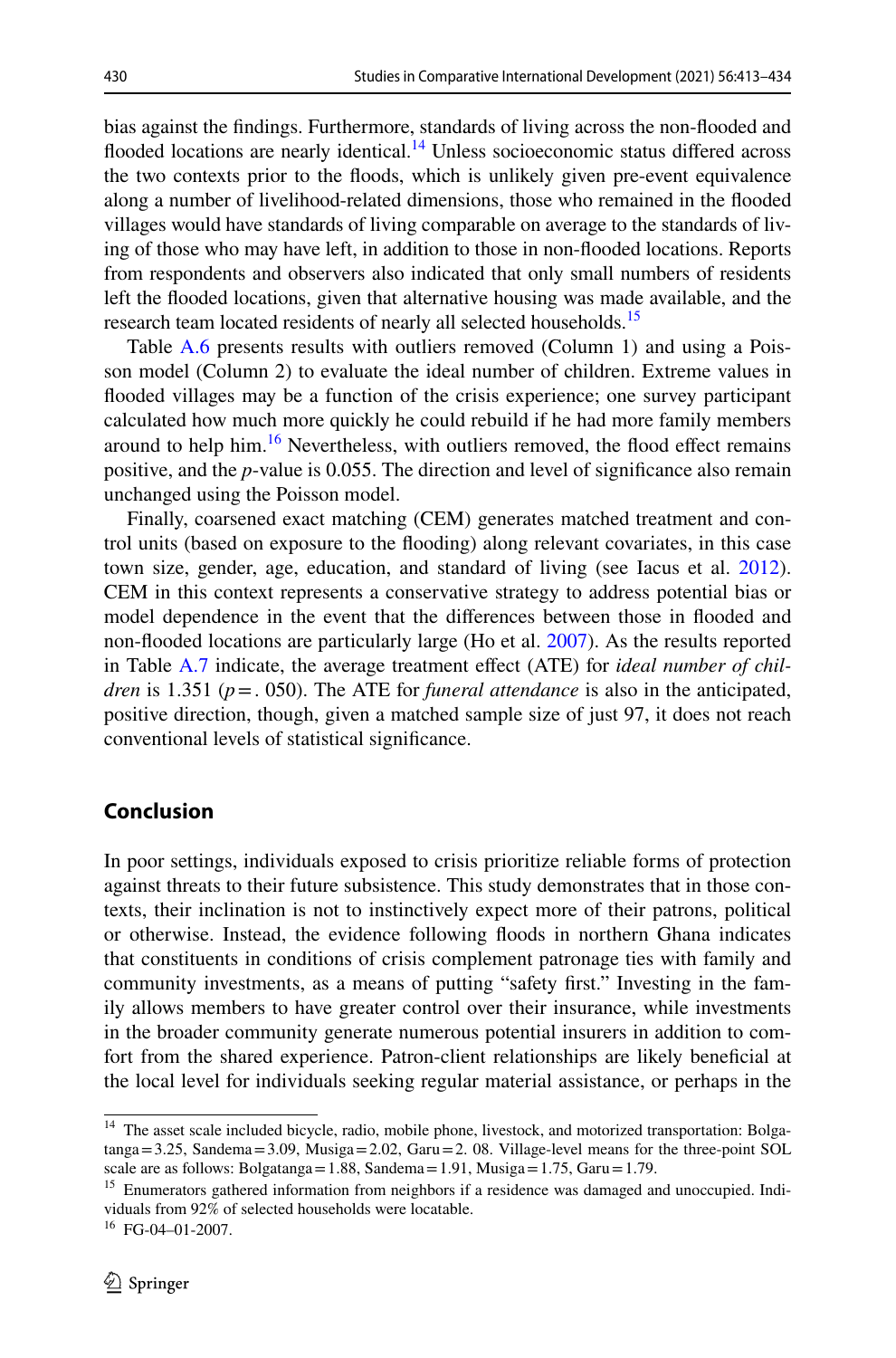immediate aftermath of a crisis, but as clients contemplate their sources of support thereafter, they appear to look beyond conventional patron-client exchanges.

The study has both theoretical and empirical implications. From a theoretical standpoint, it casts doubt on the refexive reliance on patronage that often characterizes poor communities in Africa. Additionally, the framing of the study around a major natural disaster provides new insight into the sources of support that appeal most to communities under crisis, thus moving our understanding of informal insurance and patronage beyond the context of stable exchanges. Finally, the results represent a call to more fully consider risk and reward calculations among the poor, and to note that under threats to livelihood, sources from which individuals generate greater control and comfort, such as family and community ties, become increasingly valued.

Empirically, the research design relies on an unanticipated, exogenous shock that fooded some villages, but not otherwise similar, nearby villages in northern Ghana. The identifcation strategy highlights the spectrum that exists between purely observational and naturally experimental designs and suggests that quasi-experimental designs—particularly those exploiting a naturally occurring shock—can provide greater design-based control over unobservables that might otherwise threaten the inferences drawn from a purely observational study. Conducted in close temporal proximity to the exogenous shock, the study further demonstrates that even a small sample size can generate valuable insights regarding shifting preferences in the aftermath of crisis.

The design and results open up numerous avenues for future research. The study did not include aid agencies and non-governmental organizations as potential sources of informal support, as they exist largely outside of the local network. Nevertheless, future research might explore the role that such actors play as alternatives to patronclient networks. Studies might also build on this one to examine how shifts in individual-level priorities afect the political status of incumbent leaders. Finally, future research might apply a design similar to the one used here to evaluate outcomes in other localities afected by crisis as climate-related natural disasters increase.

**Supplementary Information** The online version contains supplementary material available at [https://doi.](https://doi.org/10.1007/s12116-021-09329-6) [org/10.1007/s12116-021-09329-6](https://doi.org/10.1007/s12116-021-09329-6).

**Acknowledgements** Thanks to Trey Billing, Clark Gibson, Mary Kay Gugerty, Jefrey Paller, the Program on Governance and Local Development at the University of Gothenburg, the Working Group on African Political Economy, and two anonymous reviewers for helpful comments and feedback.

## **References**

- <span id="page-18-0"></span>Adzawla W, Kudadze S, Mohammed AR, Ibrahim II. Climate perceptions, farmers' willingness-to-insure farms and resilience to climate change in Northern region, Ghana. Environ Dev. 2019;32:100466.
- <span id="page-18-3"></span>Akuoko KO. Traditional values, socio-cultural factors and human resource management practices in public sector organisations in Ghana. J Sci Technol. 2008;28(3):58–69.
- <span id="page-18-2"></span>Arino O, Ramos Perez JJ, Kalogirou V, Bontemps S, Defourny P, Van Bogaert E. Global land cover map for 2009 (GlobCover 2009). European space agency (ESA) & Université catholique de Louvain (UCL), PANGAEA; 2012.
- <span id="page-18-1"></span>Attanasio O, Meghir C, Mommaerts C. Insurance in extended family networks. Nat Bur Econ Res, Working paper 21059; 2015.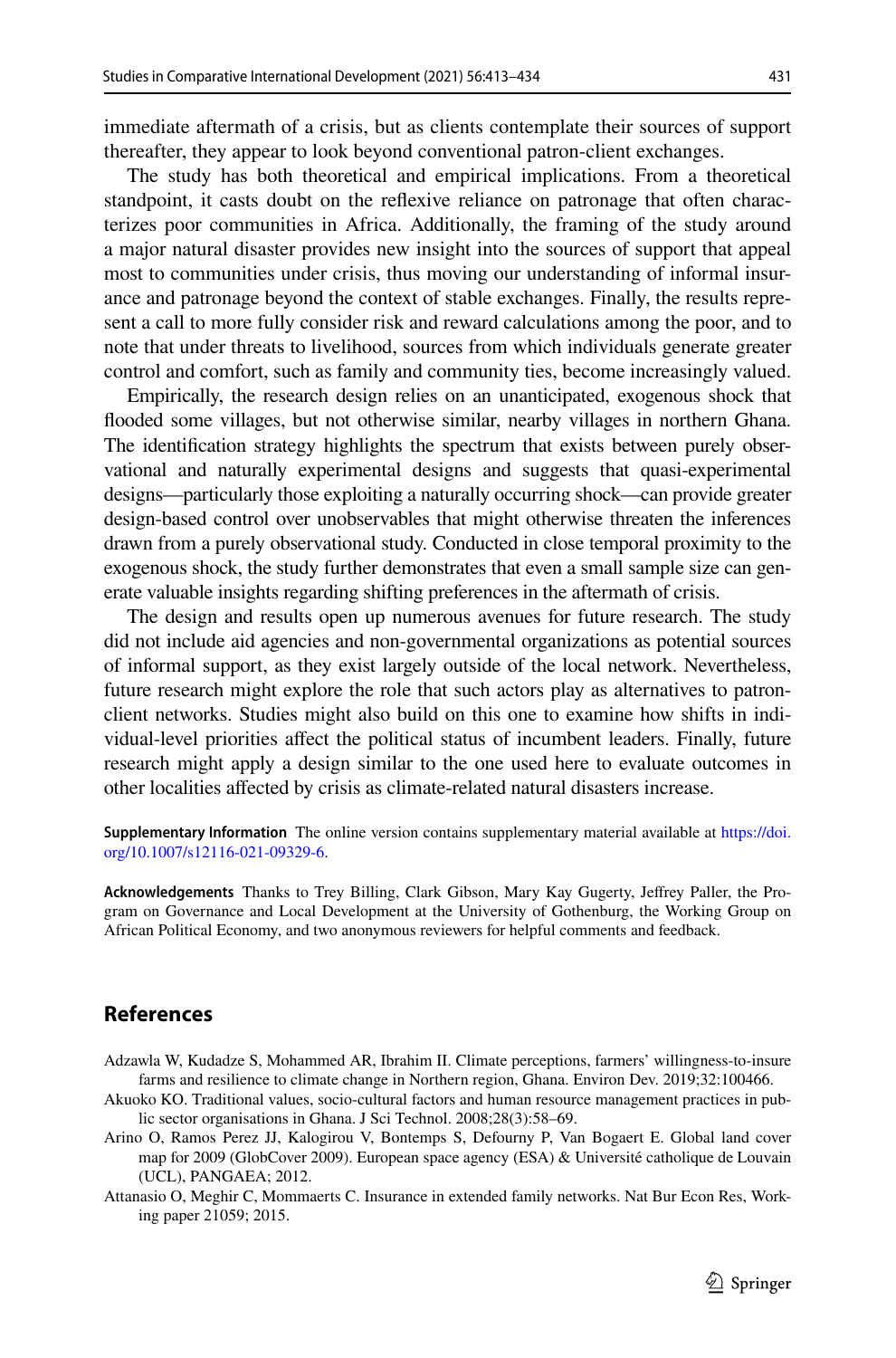<span id="page-19-3"></span>Arriola LR. Patronage and political stability in Africa. Comp Polit Stud. 2009;42(10):1339–62.

- <span id="page-19-14"></span>Ayifah E, Aylit TR, Kollamparambil U, Vosti S. Efect of religion on the risk behaviour of rural Ghanaian women: evidence from a controlled feld experiment. Rev Soc Econ. 2020:1–34.
- <span id="page-19-1"></span>Baarsch F, Granadillos JR, Hare W, Knaus M, Krapp M, Schaefer M, Lotze-Campen H. The impact of climate change on incomes and convergence in Africa. World Dev. 2020;126:104699.
- <span id="page-19-10"></span>Baldwin K. Why vote with the chief? Political connections and public goods provision in Zambia. Am J Polit Sci. 2013;57(4):794–809.
- <span id="page-19-11"></span>Baldwin K. The paradox of traditional chiefs in democratic Africa. New York: Cambridge University Press; 2016.
- <span id="page-19-17"></span>Banerjee A, Dufo E. The economic lives of the poor. J Econ Perspect. 2007;21(1):141–68.
- <span id="page-19-0"></span>Bayart JF. The state in Africa: the politics of the belly. London: Longman Press; 1993.
- <span id="page-19-24"></span>Bempeh SA, Oyhus AO. The role of social perception in disaster risk reduction: beliefs, perception, and attitudes regarding food disasters in communities along the Volta river, Ghana. Int J Disast Risk Re. 2017;23:104–8.
- <span id="page-19-16"></span>Block P. Community: The structure of belonging. Oakland: Berrett-Koehler Publishers; 2018.
- <span id="page-19-23"></span>Bobonis GJ, Gertler P, Gonzalez-Navarro M, Nichter S. Vulnerability and clientelism. National Bureau of Economic Research; 2017 Jul 13. Nat Bur Econ Res, Working Paper 23589; 2017.
- <span id="page-19-21"></span>Booth WJ. On the idea of the moral economy. Am Pol Sci Rev. 1994;88(3):653–67.
- <span id="page-19-7"></span>Brierley S. Combining patronage and merit in public sector recruitment. J Polit. 2021;83(1):000–000.
- <span id="page-19-18"></span>Briggs RC. Electrifying the base? Aid and incumbent advantage in Ghana. J Mod Afr Stud. 2012;50(4):603–24.
- <span id="page-19-9"></span>Carlson E. Distribution or diversion? Distribution of local public goods in the presence of clientelist brokers. Pol Res Q. 2020. [https://doi.org/10.1177/1065912920903800.](https://doi.org/10.1177/1065912920903800)
- <span id="page-19-12"></span>Carney CP. International patron-client relationships: a conceptual framework. Stud Comp Int Dev. 1989;24(2):42–55.
- <span id="page-19-27"></span>Center for International Earth Science Information Network - CIESIN - Columbia University. Poverty mapping project: global subnational prevalence of child malnutrition. Palisades, NY: NASA Socioeconomic Data and Applications Center (SEDAC); 2005.
- <span id="page-19-13"></span>Coate S, Ravallion M. Reciprocity without commitment: characterization and performance of informal insurance agreements. In: Mookherjee D, Ray D, editors. Readings in the Theory of Economic Development. Oxford: Blackwell; 2001. p. 365–85.
- <span id="page-19-20"></span>Cruz C, Labonne J, Querubin P. Politician family networks and electoral outcomes: Evidence from the Philippines. Am Econ Rev. 2017;107(10):3006–7.
- <span id="page-19-29"></span>Darkwah AK, Mavis DG. Hedging against vulnerability: associational life as a social insurance strategy by the poor in the central region of Ghana. In: Non-State Social Protection Actors and Services in Africa. New York: Routledge; 2017. p. 115–131.
- <span id="page-19-19"></span>Eifert B, Miguel E, Posner DN. Political competition and ethnic identifcation in Africa. Am J Polit Sci. 2010;54(2):494–510.
- <span id="page-19-15"></span>Fafchamps M. Solidarity networks in pre-industrialised societies: rational peasants with a moral economy. Econ Dev Cult Change. 1992;41(1):147–74.
- <span id="page-19-26"></span>Fan Y, van den Dool H. A global monthly land surface air temperature analysis for 1948–present. J Geophy Res-Atmos. 2008; 113 (no. D1).
- <span id="page-19-25"></span>Ford N, Mills EJ, Zachariah R, Upshur R. Ethics of conducting research in confict settings. Conf Health. 2009;3(1):7.
- <span id="page-19-28"></span>Ghanaian Times. Minister condemns lavish spending on funerals, marriages. 2008; April 29.
- <span id="page-19-4"></span>Green EE. Patronage, district creation, and reform in Uganda. Stud Comp Int Dev. 2010;45(1):83–103.
- <span id="page-19-22"></span>Grundy E, Read S. Social contacts and receipt of help among older people in England: are there benefts of having more children? J Gerontol B-Psychol. 2012;67(6):742–54.
- <span id="page-19-2"></span>Healy A, Malhotra N. Random events, economic losses, and retrospective voting: implications for democratic competence. Q J Polit Sci. 2010;5(2):193–208.
- <span id="page-19-31"></span>Ho DE, Imai K, King G, Stuart EA. Matching as nonparametric preprocessing for reducing model dependence in parametric causal inference. Polit Anal. 2007;15(3):199–236.
- <span id="page-19-5"></span>Hyden G. African politics in comparative perspective. Cambridge: Cambridge University Press; 2006.
- <span id="page-19-30"></span>Iacus SM, King G, Porro G. Causal inference without balance checking: coarsened exact matching. Polit Anal. 2012;1:1–24.
- <span id="page-19-8"></span>Ichino N, Nathan NL. Crossing the line: local ethnic geography and voting in Ghana. Am Polit Sci Rev. 2013;107(2):344–61.
- <span id="page-19-6"></span>Ishiyama J. Explaining ethnic bloc voting in Africa. Democratization. 2012;19(4):761–88.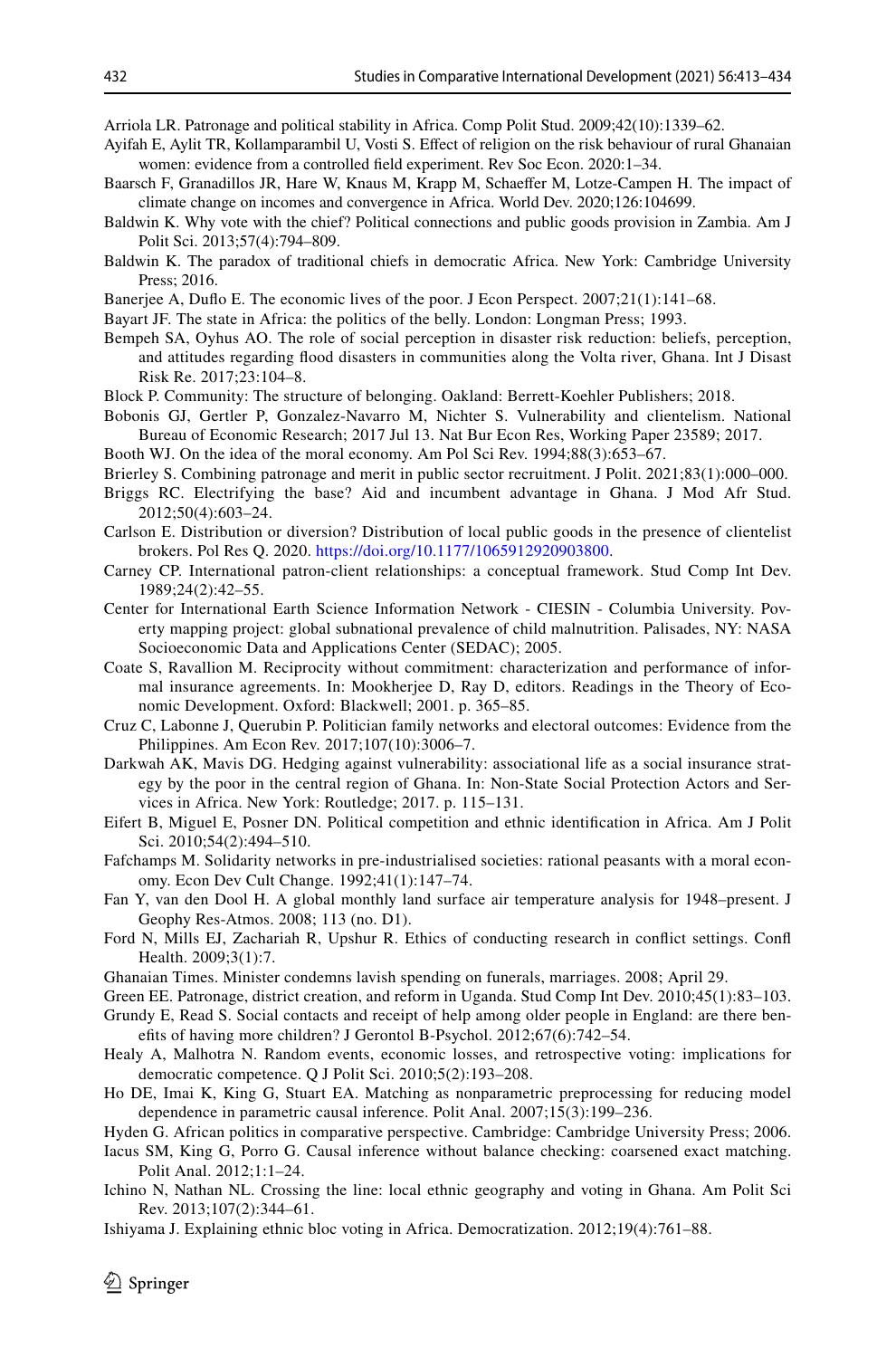- <span id="page-20-26"></span>Israel AO. Nature, the built environment and perennial fooding in Lagos, Nigeria: the 2012 food as a case study. Urb Clim. 2017;21:218–31.
- <span id="page-20-30"></span>Jack JKA, Amoah EKS, Hope E. Estimating the fnancial costs of funeral celebrations in Ghana a case study of greater Accra Central and Ashanti regions. Int J Bus Soc Res. 2020;10(2):1–17.
- <span id="page-20-20"></span>Jamison RN, Virts KL. The infuence of family support on chronic pain. Behav Res Ther. 1990;28(4):283–7.
- <span id="page-20-22"></span>Johnson M. Popular movements and primordial loyalties in Beirut. In: The Middle East. London: Palgrave. 1983; 178–194.
- <span id="page-20-0"></span>Joseph R. Democracy and prebendal politics in Nigeria. Cambridge: Cambridge University Press; 1987.
- <span id="page-20-31"></span>Kelly B. The 2004 elections in northern Ghana. Rev Afr Polit Econ. 2005;32(104/105):455–61.
- <span id="page-20-19"></span>Kissilef B, Lidji ES, editors. Bound in the bond of life: Pittsburgh writers refect on the tree of life tragedy. Pittsburgh: University of Pittsburgh Press; 2020.
- <span id="page-20-3"></span>Kitschelt H, Wilkinson S. Citizen-politician linkages: an introduction. In: Kitschelt H, Wilkinson S, editors. Patrons, clients, and policies: patterns of democratic accountability and political competition. Cambridge: Cambridge University Press; 2007.
- <span id="page-20-7"></span>Kramon E. Electoral handouts as information explaining unmonitored vote buying. World Polit. 2016;68:454.
- <span id="page-20-11"></span>Lanjouw P, Ravillion M. Poverty and household size. Econ J. 1995;105(433):1415–34.
- <span id="page-20-12"></span>Lawson C, Greene KF. Making clientelism work: how norms of reciprocity increase voter compliance. Comp Polit. 2014;47(1):61–77.
- <span id="page-20-13"></span>Levitsky SR, Way LA. Beyond patronage: violent struggle, ruling party cohesion, and authoritarian durability. Perspect Polit. 2012;10(4):869–89.
- <span id="page-20-8"></span>Lindberg SI. Have the cake and eat it: the rational voter in Africa. Party Polit. 2013;19(6):945–61.
- <span id="page-20-15"></span>Luna J. Political fnancing in developing countries: a case from Ghana. New York: Routledge; 2019.
- <span id="page-20-27"></span>Martin-Canavate R, Custodio E, Yusuf A, Molla D, Fasbender D, Kayitakire F. Malnutrition and morbidity trends in Somalia between 2007 and 2016: results from 291 cross-sectional surveys. BMJ open. 2020;10(2):e033148.
- <span id="page-20-1"></span>McCauley JF. Africa's new big man rule? Pentecostalism and patronage in Ghana. Afr Afairs. 2013;112(446):1–21.
- <span id="page-20-16"></span>McCauley JF. Pentecostalism as an informal political institution: experimental evidence from Ghana. Polit Relig. 2014;7(4):761–87.
- <span id="page-20-9"></span>McCauley JF. The logic of ethnic and religious confict in Africa. New York: Cambridge University Press; 2017.
- <span id="page-20-4"></span>Mogues T. Social networks near and far: the role of bonding and bridging social capital for assets of the rural poor. Rev Dev Econ. 2019;23(1):189–210.
- <span id="page-20-28"></span>Mwakikagile G. The people of Ghana: ethnic diversity and national unity. Cape Town: New Africa Press; 2017.
- <span id="page-20-25"></span>Nichter S. Votes for survival: Relational clientelism in Latin America. New York: Cambridge University Press; 2018.
- <span id="page-20-18"></span>Norris P, Inglehart R. Sacred and secular: religion and politics worldwide. Cambridge: Cambridge University Press; 2004.
- <span id="page-20-10"></span>Ostrom E. Crossing the great divide: coproduction, synergy, and development. World Dev. 1996;24(6):1073–87.
- <span id="page-20-21"></span>Overstreet S, Dempsey M. Availability of family support as a moderator of exposure to community violence. J Clin Child Psychol. 1999;28(2):151–9.
- <span id="page-20-24"></span>Paller JW. Democracy in Ghana: everyday politics in urban Africa. New York: Cambridge University Press; 2019.
- <span id="page-20-6"></span>Patrick SL, Cormier HC. Are our lives the experiment? COVID-19 lessons during a chaotic natural experiment—a commentary. Health Behav Proc Rev. 2020;7(2):165–9.
- <span id="page-20-14"></span>Pepinsky T. Autocracy, elections, and fscal policy: evidence from Malaysia. Stud Comp Intl Dev. 2007;42(1–2):136–63.
- <span id="page-20-2"></span>Polanyi K. The livelihood of man. New York: Academic Press; 1977.
- <span id="page-20-29"></span>Pörtner CC. Children as insurance. J Pop Econ. 2001;14(1):119–36.
- <span id="page-20-23"></span>Rizzo, T. Motivated Brokers. MIT Political Science Department Research Paper No. 2015–16. 2015.
- <span id="page-20-17"></span>Rosenzweig LR. Community carrots and social sticks: why the poor vote in a dominant-party system. Doctoral dissertation, Massachusetts Institute of Technology. Cambridge, MA: MIT Libraries. 2018.<https://dspace-mit-edu.proxy-um.researchport.umd.edu/handle/1721.1/118219>.
- <span id="page-20-5"></span>Sachs JD. The end of poverty: economic possibilities for our time. New York: Penguin; 2006.